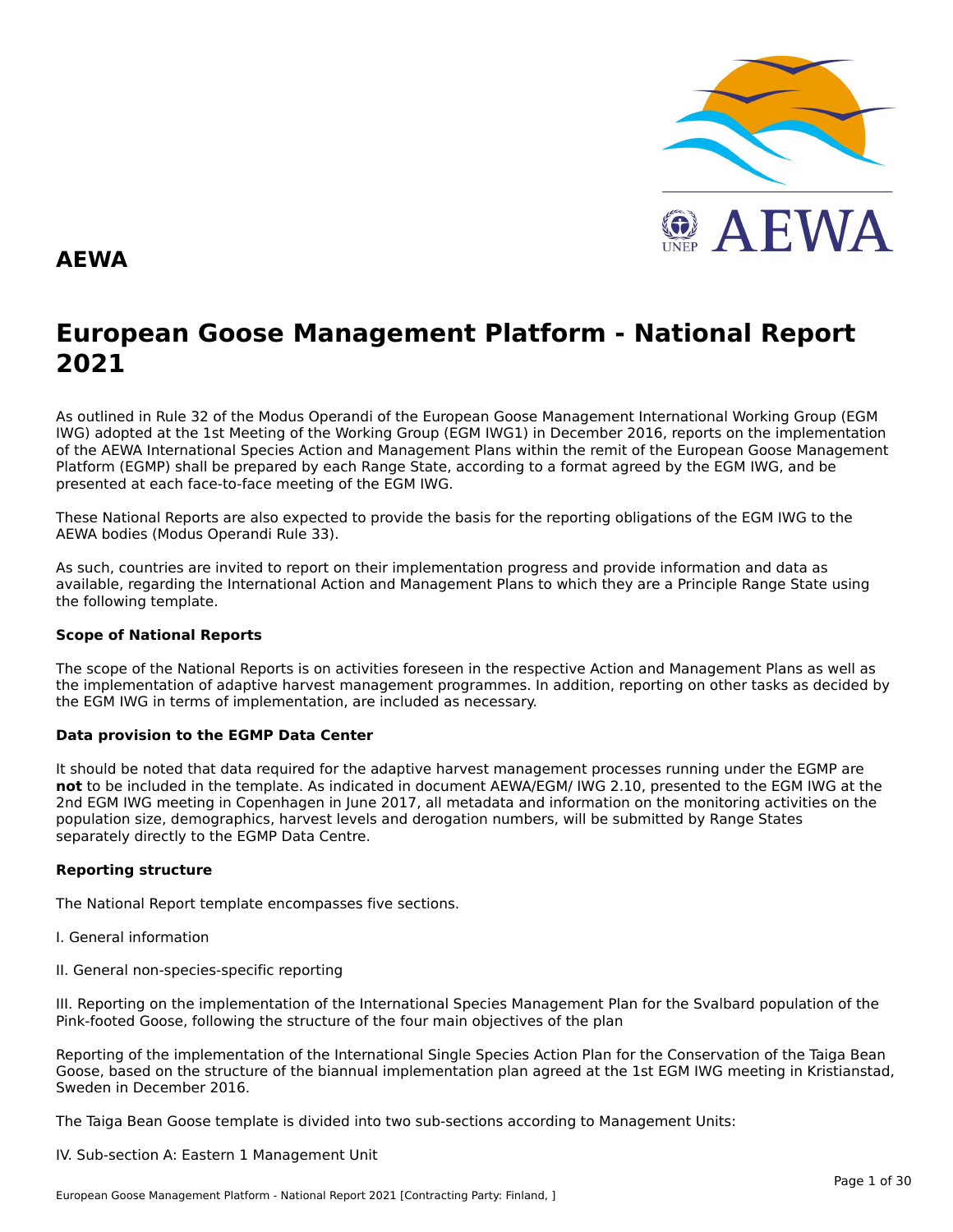V. Sub-section B: Western and Central Management Units

**Please note that country-specific questions are indicated (see bold text in square brackets under the questions)** and only need to be answered by the respective countries.

#### **Deadline for submission**

The final deadline for submission of the National Reports to the Secretariat is set for **Friday 30 April 2021.**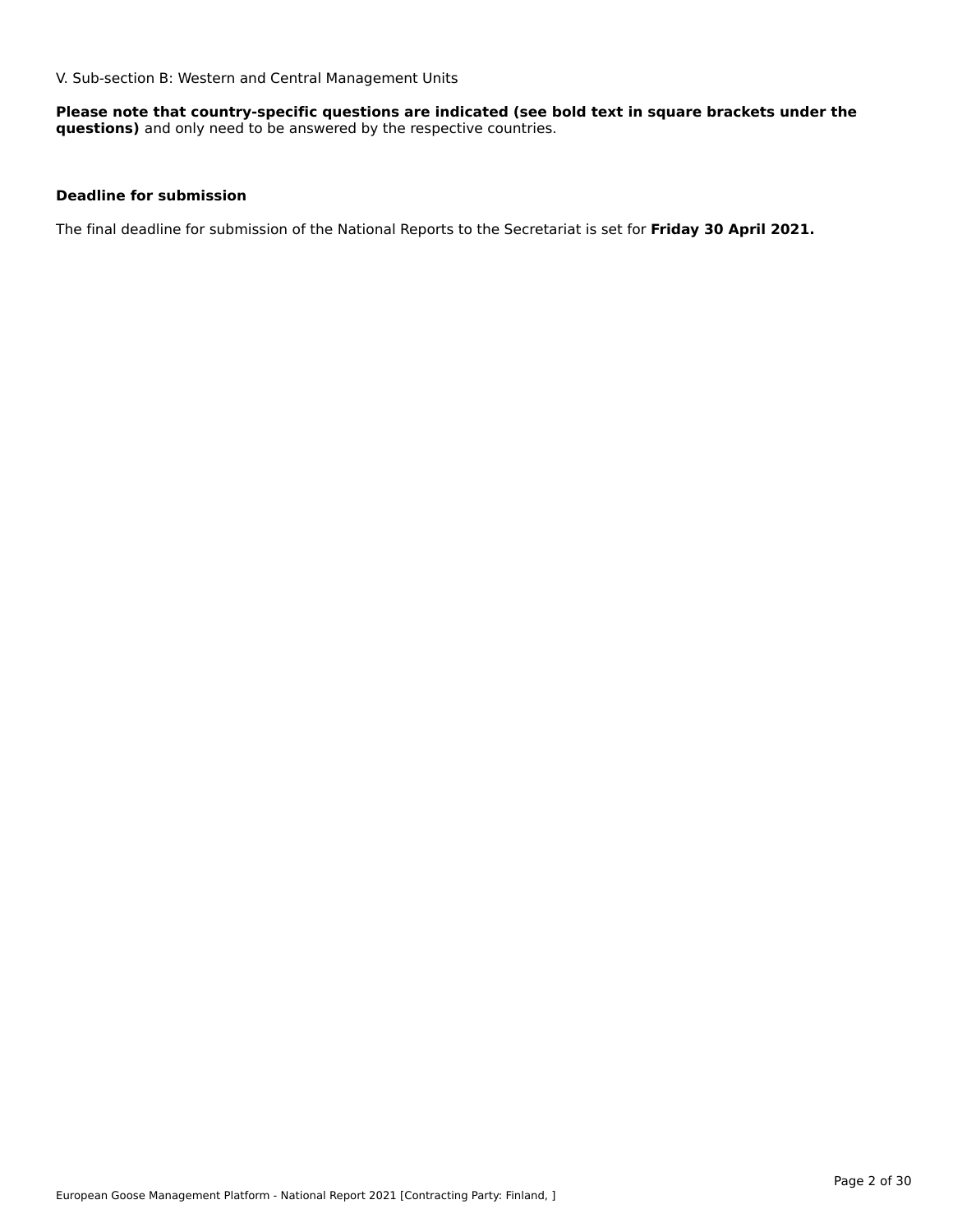#### **I. General information**

#### **To be completed by all Range States**

Name of reporting country››› Finland

# **Designated National EGMP Administrative Authority**

Full name of the institution ››› Ministry of the Environment

Name and title of the head of institution ››› Juhani Damski, Permanent Secretary

Mailing address - Street and number ››› Ministry of the Environment, Aleksanterinkatu 7

P.O. Box››› 35

Postal code ››› FI-00023

City ››› Helsinki

**Country** ››› Finland

Telephone ››› +358 2952 50300

E-mail››› kirjaamo@ym.fi

Website ››› www.ym.fi

# **Designated National Government Representative (NGR) for EGMP matters**

Name and title of the NGR ››› Esko Hyvärinen, Senior Ministerial Adviser

Affiliation (institution, department) ››› Ministry of the Environment

Mailing address - Street and number ››› Ministry of the Environment, Aleksanterinkatu 7

P.O. Box››› 35

Postal code ››› FI-00023

City ››› Helsinki

**Country** ››› Finland

Telephone ››› +358295250094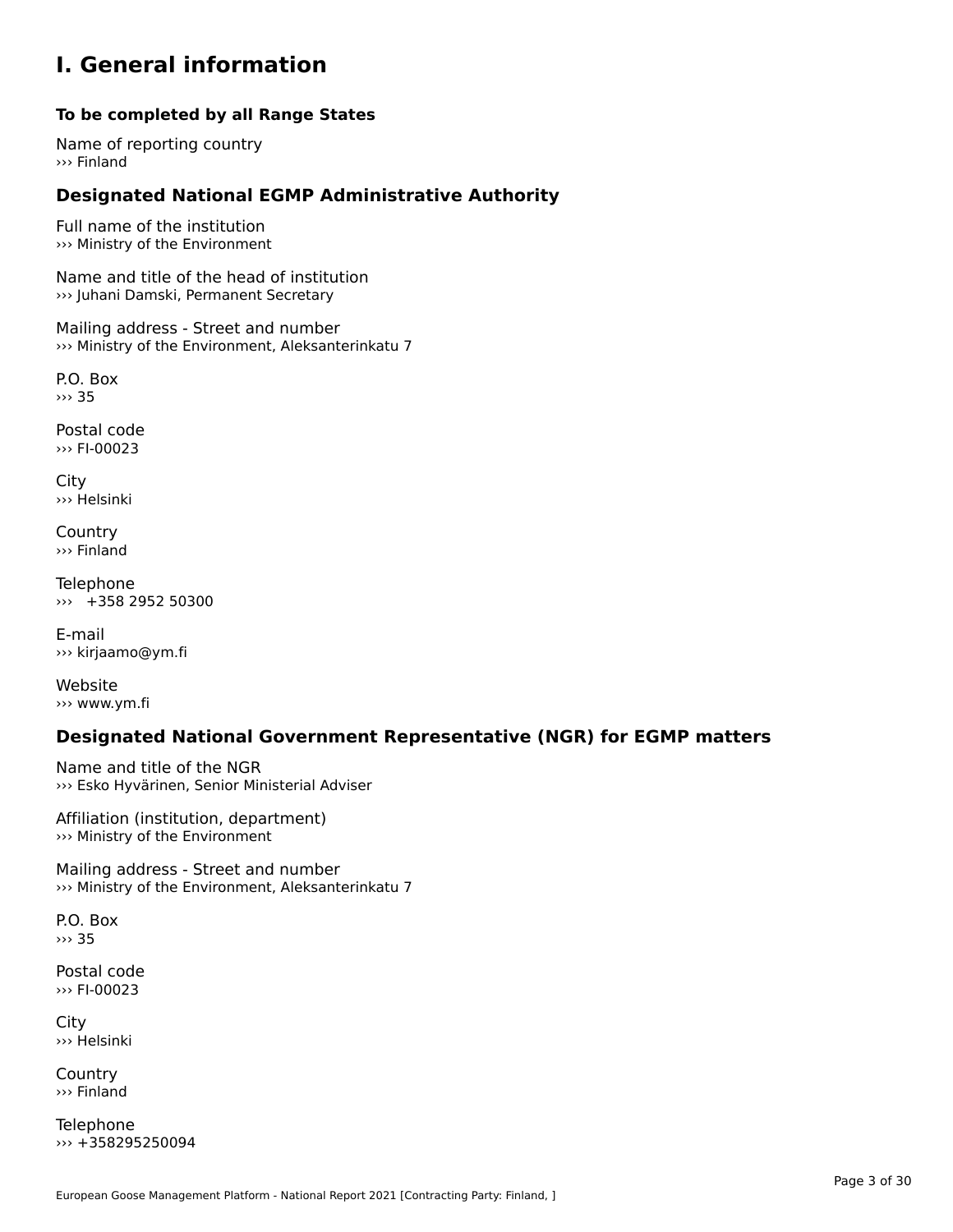E-mail››› esko.o.hyvarinen@ym.fi

Website››› www.ym.fi

# **Additional designated National Government Representative (NGR) for EGMP matters (if available)**

Name and title of the NGR ››› Janne Pitkänen, Senior specialist

Affiliation (institution, department) ››› Ministry of Agriculture and Forestry

Mailing address - Street and number ››› Ministry of Agriculture and Forestry

P.O. Box ››› 30

Postal code››› FI-00023

City ››› Helsinki

**Country** ››› Finland

Telephone ››› +358295162338

E-mail ››› kirjaamo@mmm.fi

Website››› www.mmm.fi

# **Designated National Expert (NE) for EGMP matters**

Name and title of the NE ››› Jorma Pessa, Senior Adviser

Affiliation (institution, department) ››› Centre for Economic Development, Transport and the Environment

Mailing address - Street and number ››› Centre for Economic Development, Transport and the Environment

P.O. Box››› 86

Postal code››› FI-90101

City ››› Oulu

Country››› Finland

Telephone ››› +358295038398

E-mail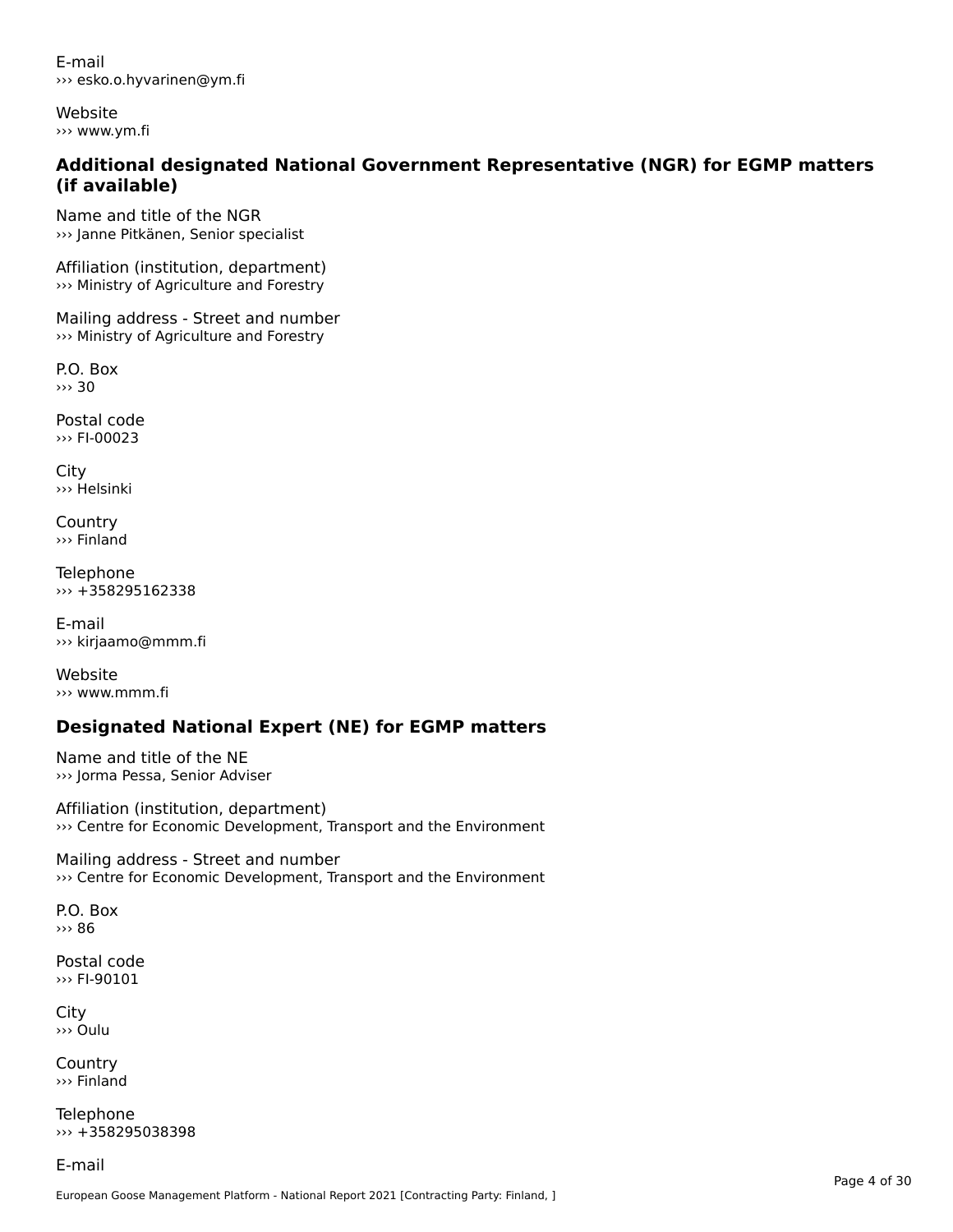››› jorma.pessa@ely-keskus.fi

Website››› http://www.ely-keskus.fi/web/ely/ely-pohjois-pohjanmaa

# **Additional designated National Expert (NE) for EGMP matters (if available)**

Name and title of the NE››› Mikko Alhainen, Senior Planning Officer

Affiliation (institution, department) ››› Finnish Wildlife Agency

Mailing address - Street and number ››› Sompiontie 1

P.O. Box ›››

Postal code››› FI-00730

City ››› Helsinki

**Country** ››› Finland

**Telephone** ››› +358294312401

E-mail››› mikko.alhainen@riista.fi

Website››› www.riista.fi

#### **Other relevant institutions/entities/individual experts that have contributed to this report**report

Please insert information on any other relevant institutions/entities/individual experts that have riease insert information<br>contributed to this report

contributed to this report<br>>>>> Nina Mikander, Senior Specialist, Department of the Natural Environment, Ministry of the Environment (nina.mikander@ym.fi)

# **Additional information and comments (optional)**

Please insert additional information and comments ›››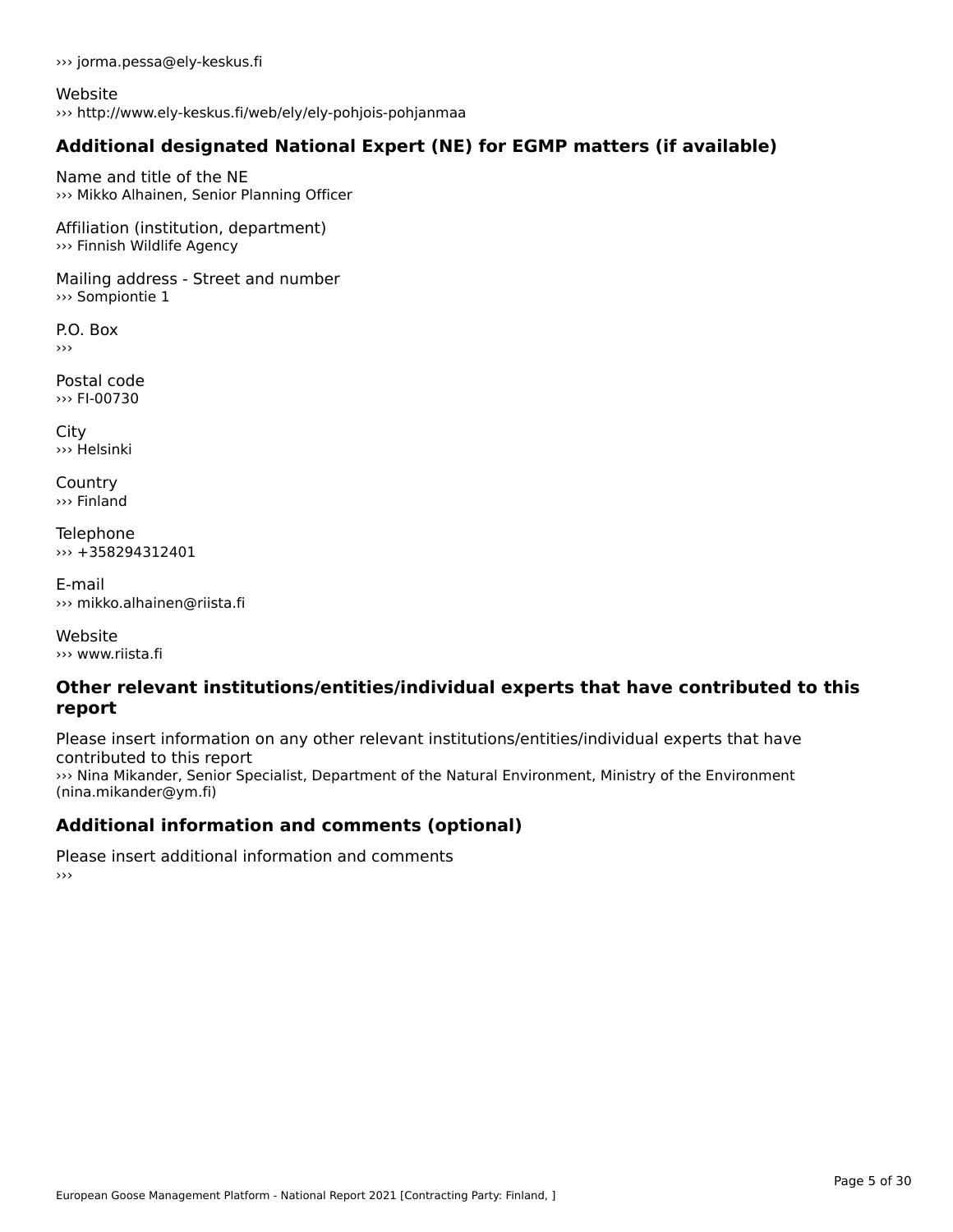#### **II. General non-species-specific reporting**

#### **To be completed by all Range States**

II.1. Are you monitoring the level of agricultural conflict (damage, complaints) with geese in your country n.i. Are you monitoring the lever or agricultural connict (damage, complaints) with g<br>on national (centralized for the entire country), regional(sub-national) or local level?

(PfG ISMP p.33, Objective II  $(4+5)$ ) Please select only one option ☑ Yes**☑ Yes**<br>□ No □ No<br>□ Not relevant

Please indicate the level:

Possibility for multiple options ™ USSIDING TO Multiple options<br>
□ National (centralized for the entire country) ☑ Regional (sub-national) ☐ Local

#### **National (centralized for the entire country) monitoring**

Please provide details on the national monitoring methods, units, frequency and the coverage ››› The coverage of the monitoring is inadequate. It is merely based on annual compensations applied for and where coverage or the monitoring is madequate. It<br>paid to farmers to cover damage caused by geese.

Are these national activities species-specific? ∩ne enese national activity<br>Please select only one option ☑ No

Please list the species

›››

#### **Regional (sub-national) monitoring**

Please provide details on the regional monitoring methods, units, frequency and the coverage I lease provide details on the regional momenting incerious, and s, requericy and the coverage<br>
So The coverage of the monitoring is inadequate. It is merely based on annual compensations applied for and paid to farmers to cover damage caused by geese.

Are these regional activities species-specific? ∩ne enese regional activ<br>Please select only one option ☑ No

Please list the species ›››

#### **Local monitoring**

Please provide details on the local monitoring methods, units, frequency and the coverage

Are these local activities species-specific? ∩ne these local detivities<br>Please select only one option □ Yes<br>□ No

Please list the species ›››

Please explain the reasons›››

Please explain the reasons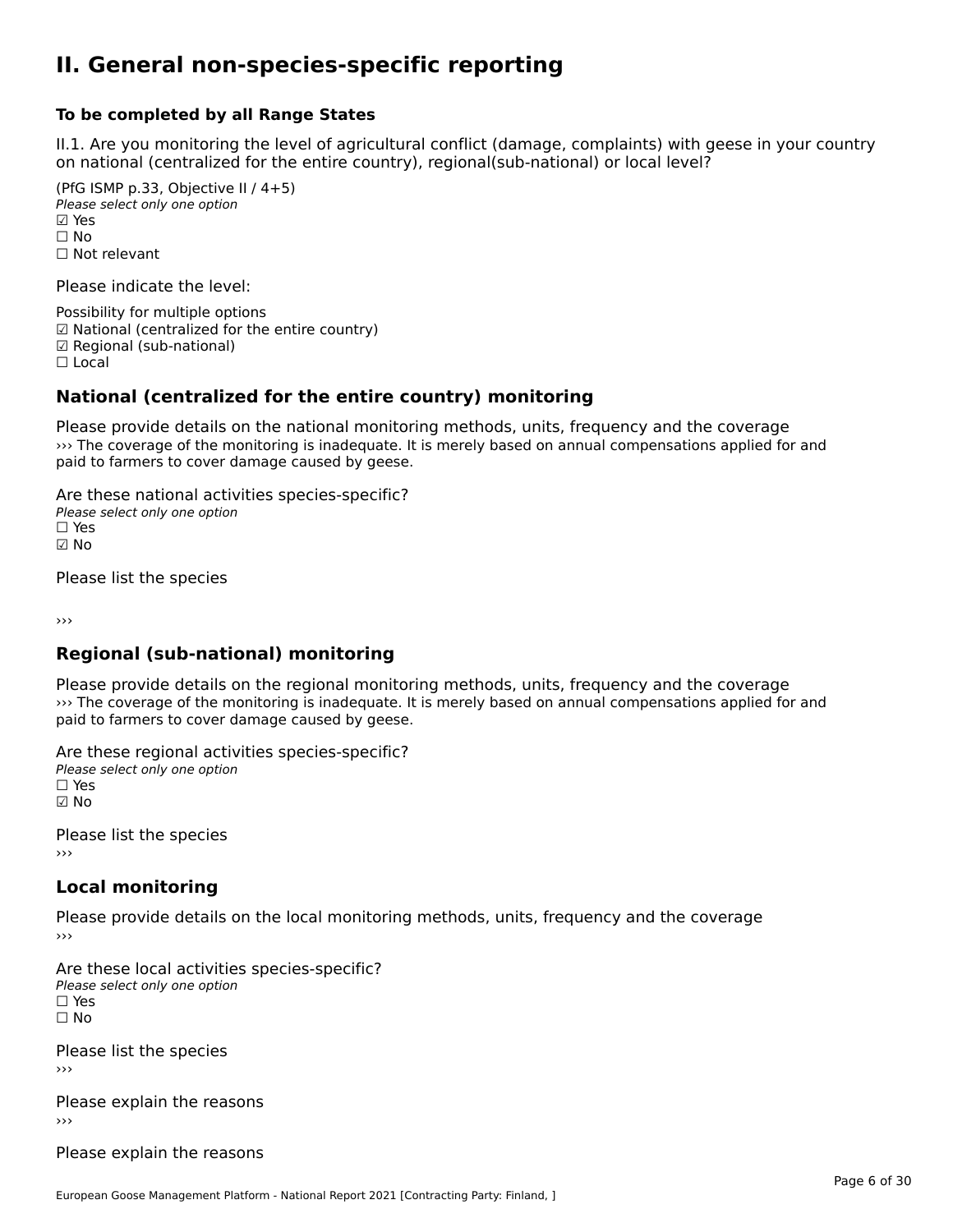II.2. What management measures does your country apply to manage agricultural conflicts related to

(PfG ISMP p. 33, Objective II / 4+5)

Possibility for multiple options

rossibility for multiple options<br>□ No agricultural conflict related to geese has been recorded in my country

 $\Box$  No management measures are applied to manage agricultural conflicts related to geese

☑ Compensation schemes (payments to farmers for losses e.g. crop damage)

© Compensation schemes (payments to familers for losses e.g. crop damage)<br>□ Subsidy schemes (payments to support farmers to provide for/tolerate geese on their land, replacing agricultural

use,<br>□ Scaring schemes or other preventive measures designed to actively keep geese away from farmland

 $\Box$  Designation of goose foraging areas (accommodation areas)

□ Designation of goose foraging areas (accommodation areas)<br>☑ Derogation shooting to keep geese away from sensitive crops and to reduce population size

 $\boxtimes$  Any other management measures to alleviate agricultural conflict

### **No management measures are applied**

Please explain the reasons ›››

### **Compensation schemes (payments to farmers for losses e.g. crop damage)**

Please indicate the level at which the schemes are applied

Possibility for multiple options rossibility for multiple options<br>□ National (centralized for the entire country) □ Regional (centranzed to<br>☑ Regional (sub-national)

☑ Local

Please explain how the damage (yield loss) is determined

››› The loss and its monetary value is estimated by agricultural authorities.

Are these schemes species-specific?

∩ne these senemes spee<br>Please select only one option ☑ No

Please provide details on the species-specific measures

Please provide any other details (e.g. results), if available

Please explain the reasons›››

Is the effectiveness of this scheme evaluated? □ CIC CILCCLIVENC55 OF C<br>Please select only one option  $\square$  Yes ☑ No

Please provide details on the evaluation of effectiveness

Please provide any other details (e.g. results), if available

Please explain the reasons

#### **Subsidy schemes (payments to support farmers to provide for/tolerate geese on their land, replacing agricultural use)**land, replacing agricultural use)

Please indicate the level at which subsidy schemes are provided

Possibility for multiple options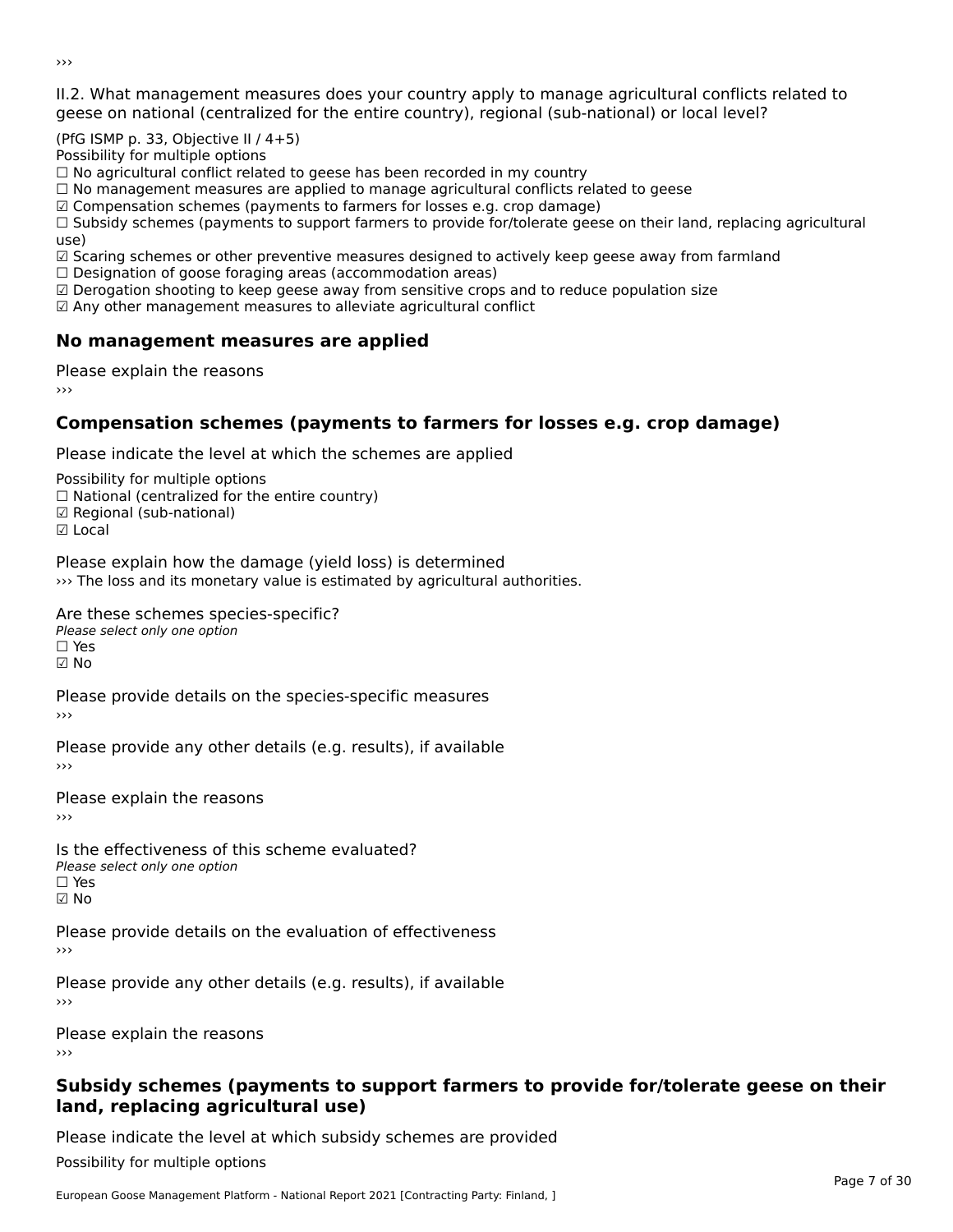☐ National (centralized for the entire country) □ National (centralized io<br>□ Regional (sub-national) ☐ Local

Please provide details on the subsidy schemes

Are these schemes species-specific?∩ne these senemes spee<br>Please select only one option □ Yes<br>□ No

Please provide details on the species-specific measures ›››

Please provide any other details (e.g. results) if available

Please explain the reasons

Is the effectiveness of this scheme evaluated?Please select only one option ☐ Yes☐ No

Please provide details on the evaluation of effectiveness

Please provide any other details (e.g. results) if available

Please explain the reasons

#### **Scaring schemes or other preventive measures designed to actively keep geese awayfrom farmland**

Please indicate the level of the schemes

Possibility for multiple options rossibility for multiple options<br>□ National (centralized for the entire country) ☐ Regional (sub-national) ☑ Local

**☑** Local

Please provide details on the scaring schemes or other preventive measures

Is the effectiveness of this scheme evaluated?□ CHECONCHESS OF C<br>Please select only one option **☑ Yes**<br>□ No

Please provide details on the evaluation of effectiveness ››› There is no systematic evaluation. The effectiveness of various scaring methods is currently being estimated as part of a larger scale study on minimizing the damage to agriculture by Barnacle Geese.

Please provide any other details (e.g. results) if available

Please explain the reasons

# **Designation of goose foraging areas (accommodation areas)**

Please provide details on the foraging areas (accommodation areas)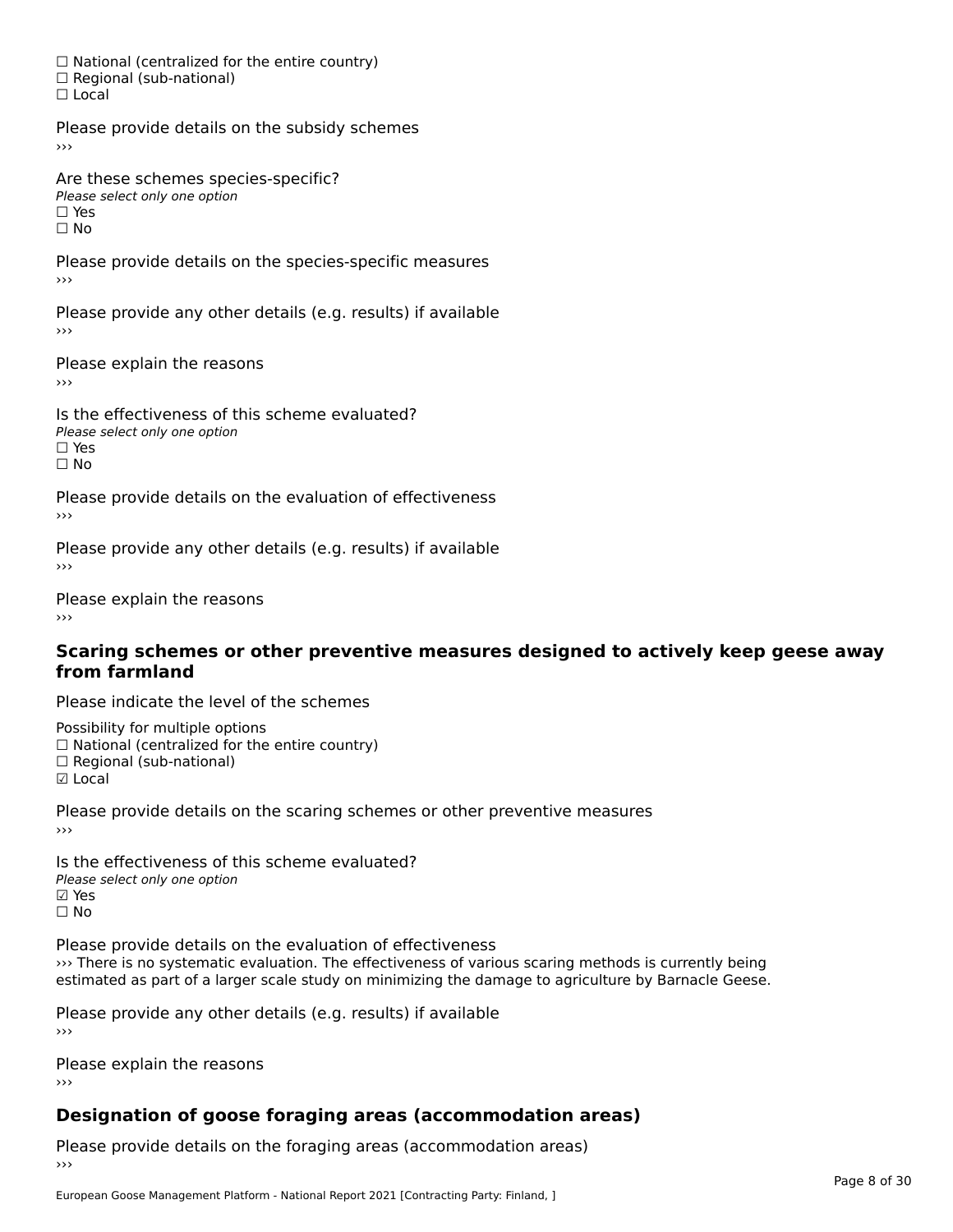Please indicate at which level the foraging areas are designated

Possibility for multiple options rossibility for multiple options<br>□ National (centralized for the entire country) □ Regional (sub-national)<br>□ Regional (sub-national)

Is the effectiveness of accommodation areas evaluated?Please select only one option ☐ Yes

ים וכ<br>⊡ No

Please provide details on the evaluation of effectiveness

Please provide any other details (e.g. results), if available

Please explain the reasons

#### **Derogation shooting to keep geese away from sensitive crops and to reduce population size**

Please provide species-specific details on the derogation shooting ››› Permits for derogation shooting of Barnacle Geese to avoid serious damages to crops were issued by the where the competent authority for autumn 2020.

Please indicate the application level of the derogation shooting

Possibility for multiple options rossibility for multiple options<br>□ National (centralized for the entire country) □ National (centralized io<br>□ Regional (sub-national) ☑ Local

Is the effectiveness of derogation shooting evaluated? Please select only one option riease<br>☑ Yes ☐ No

Please provide details on the evaluation of effectiveness

››› The national competent authority undertook an initial evaluation of the effectiveness of derogation shooting in autumn 2020 based on a questionnaire submitted to farmers. Further evaluation is needed and will take place in autumn 2021 as part of the ongoing study on minimizing the damage to agriculture by will take place in<br>Barnacle Geese.

Please provide any other details (e.g. results), if available

Please explain the reasons

### **Any other management measures taken to alleviate agricultural conflicts**

Please provide details on the management measures that are taken

››› Hunting season of Greylag Goose and Canada Goose is advanced to open on 10th August only in of training season of Greylag Goose and Canada Goose is advanced to open on form August only in<br>agricultural field from year 2019 (in other habitats the hunting season opens on 20th August). Hunting of Greylag Goose was banned by Ministerial Degree (902/2019) for 1 hunting season (2019-2020) in inland Greylag Goose was banned by Ministerial Degree (902/2019)<br>Counties, so hunting was allowed only in coastal Counties.

https://www.finlex.fi/fi/laki/alkup/2019/20190902

For Barnacle Geese, the ongoing study on minimizing the damage to agriculture includes as a key component for barnacle deese, the ongoing study on minimizing the darnage to agriculture includes as a key component<br>the piloting of so-called "goose fields" on farmland, which will specifically be set aside for foraging and resting

Please indicate the level of the measures

Possibility for multiple options гозывниу тог mattiple options<br>☑ National (centralized for the entire country) ☑ Regional (sub-national)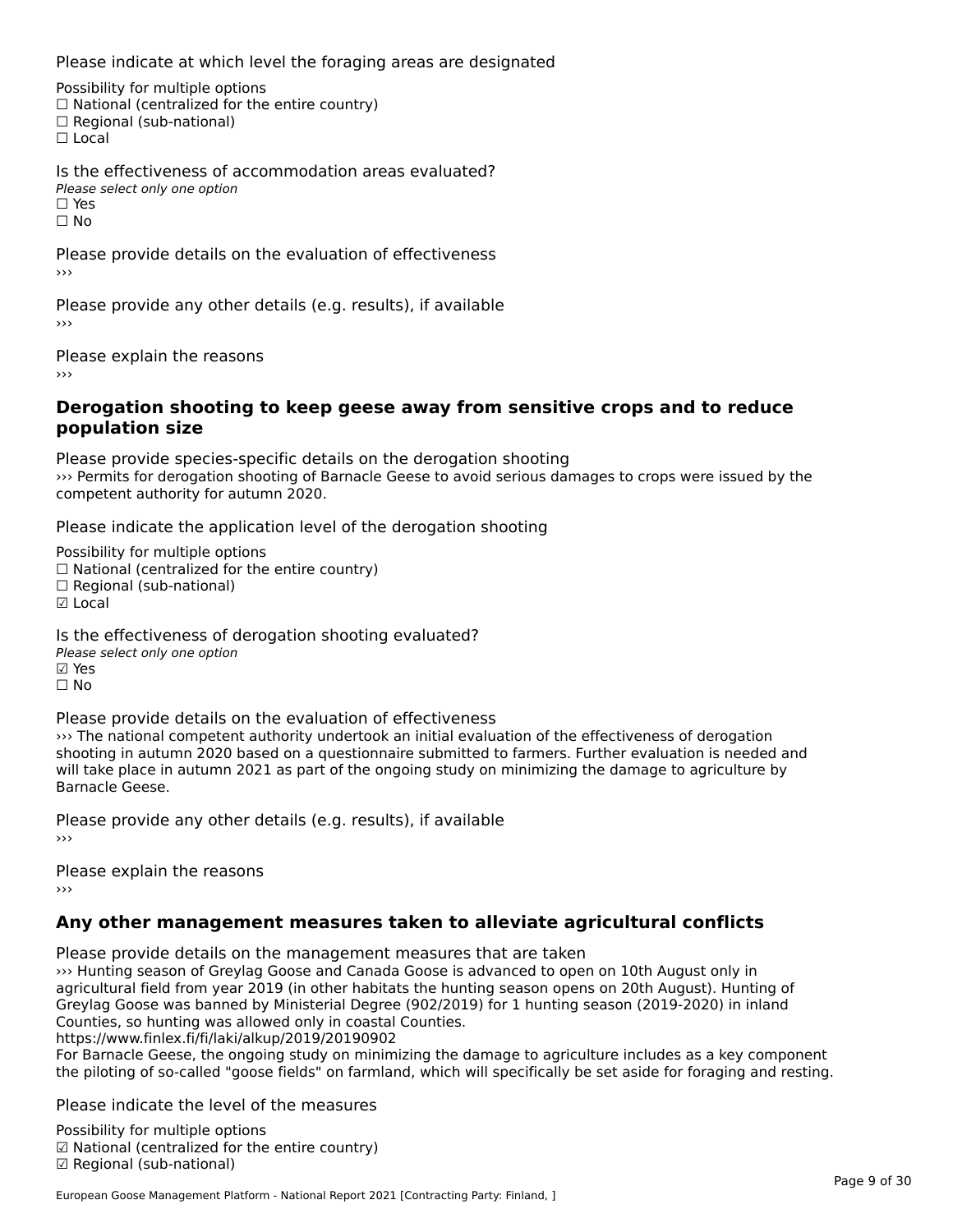☑ Local

Are these measures species-specific?∧ne these measures spe<br>Please select only one option ⊠ Yes ☐ No

Please give details on the species-specific measures

››› Target hunting of Greylag Goose and Canada Goose in parts of the populations which are feeding on A larget hunting of Greylag Goose and Canada Goose in parts of the populations which are reeding on<br>agricultural fields. Hunting ban of Greylag Goose in inland counties aims to allow breeding population to grow and expand it's range to inland lakes.

Please provide brief details (attach file or provide weblink)

››› Hunting season of Greylag Goose and Canada Goose is advanced to open on 10th August only in agricultural field from year 2019 (in other habitats the hunting season opens on 20th August). Hunting of agricultural field from year 2019 (in other habitats the hunting season opens on 20th August). Hunting o<br>Greylag Goose was banned by Ministerial Degree (902/2019) for 1 hunting season (2019-2020) in inland Greyiag Goose was banned by Ministerial Degree (902/2019)<br>Counties, so hunting was allowed only in coastal Counties. https://www.finlex.fi/fi/laki/alkup/2019/20190902

Please explain the reasons

Is the effectiveness of these measures evaluated? Please select only one option☑ Yes☐ No

Please provide details on the evaluation of effectiveness ››› Partly: the effectiveness of the measures implemented within the Barnacle Goose study are being evaluated.

Please provide any other details (e.g. results), if available

Please explain the reasons

II.3. Has your country developed new or adjusted existing legislation to facilitate the implementation of

(TBG ISSMP; PfG ISSMP)

Please select only one option ☐ Yes

☑ The legislation has been reviewed and no need to adjust existing or develop new legislation has been identified ⊠ The regislation has been reviewed and no need to adjust existing or develop new regislation has been ident<br>□ No, but the development of new or adjustment of existing legislation is currently under political discussion □ No, but the development of new or adjustment of existing legislation is currently under political discussion<br>□ No, but the development of new or adjustment of existing legislation is currently under technical discussion ☐ The legislation has not been reviewed yet for any possible need of adjustment or development of new legislation ☐ Other

Please provide details on the new legislation or the adjustments to existing legislation and the issues addressed

›››

Please attach the legislation

Please indicate if you have used the Guidance on Implementation of AHM through Domestic Legal Piease indicate if you have used the<br>Regulations (adopted at EGM IWG3) Please select only one option ☐ Yesים<br>⊡ No

Please explain what other guidance has been used instead ›››

Please provide details ››› Finland regulates hunting of TGB on annual basis via Ministerial decree in accordance with Adaptive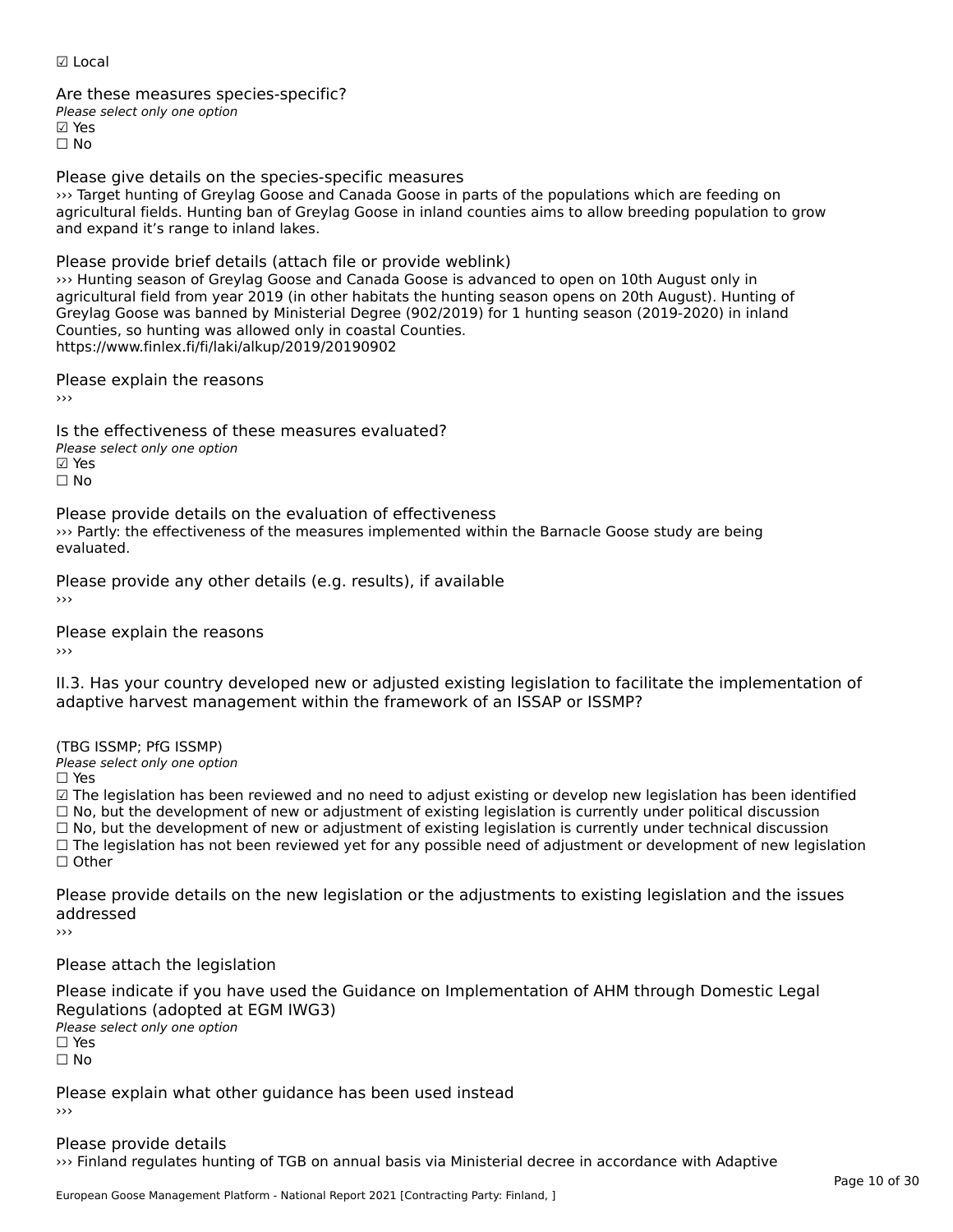Harvest Management Framework of EGMP. The current Ministerial Degree (946/2019) on ban of hunting (in parts of the country and in limited time) was adopted in 2019 for 1 hunting season (2019-2020). It was parts of the country and in immed time, was adopted in 2019 for 1 numing season (2019-2020). It was<br>decided after EGMP IWG4 meeting, according national quota and to support recovery of the national breeding population as a priority. A new Degree for the coming hunting season (2020-2021) is under preparation and is expected to be decided after EGMP IWG5 meeting. The Decree is available at: https://www.finlex.fi/fi/laki/alkup/2019/20190946

Is there an anticipated date to conclude considerations related to development or adjustment of legislation related to AHM within your country ›››

Is there an anticipated date to conclude considerations related to development or adjustment of legislation is there an anticipated date to cont<br>related to AHM within your country ›››

Please explain the reasons ›››

Please specify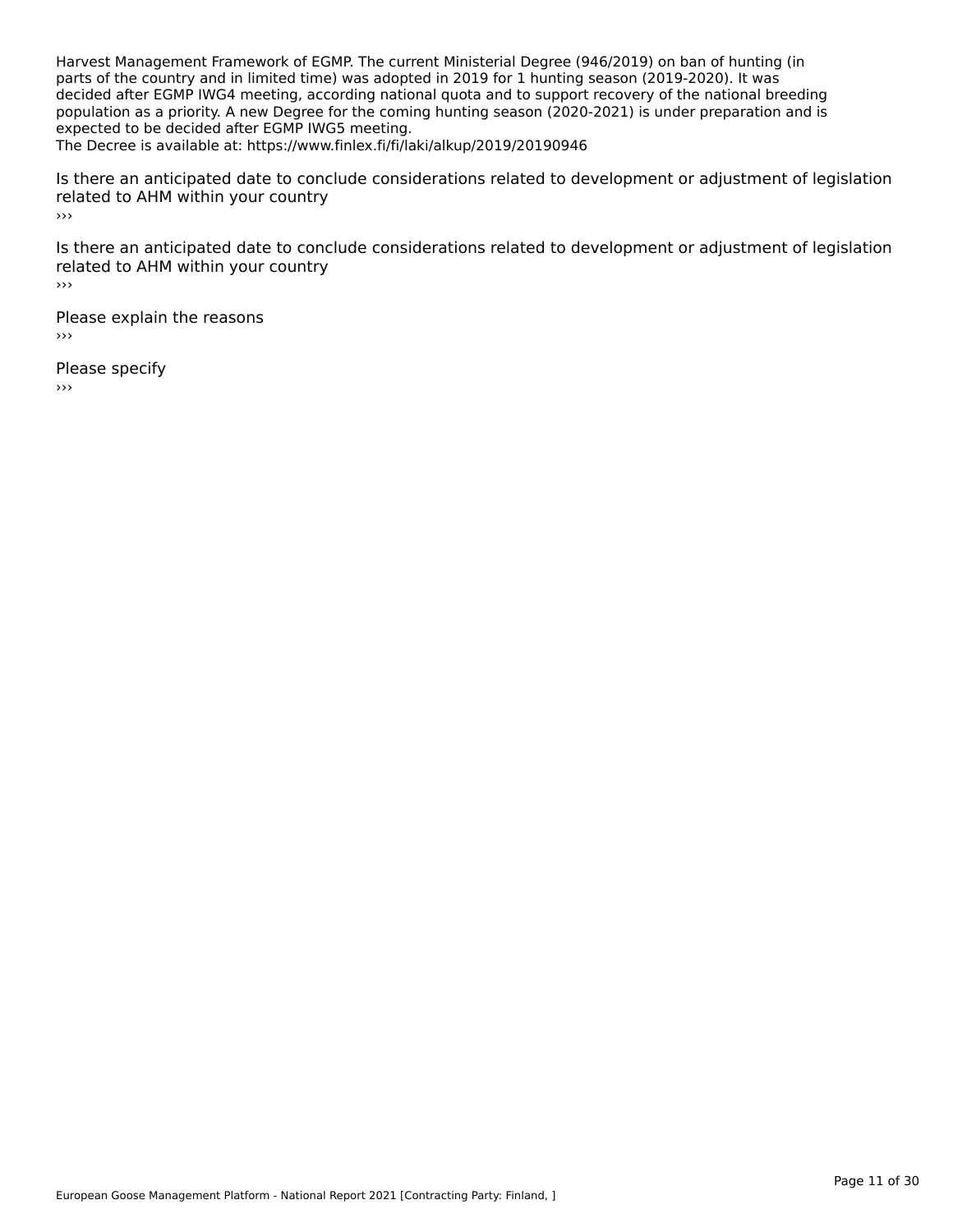# **III. Pink-footed Goose International Species Management Plan (PFG**III. FII<br>ICMAD)

### **Praticipating Range States: Belgium, Denmark, the Netherlands, Norway**

### **General Implementation**

III.1. Does your country have a national (centralized for the entire country), regional (sub-national) or local

(PfG ISMP, p. 29; Objective II+IV/6) Please select only one option *riease select only one option*<br>□ Yes, adopted and being implemented  $\Box$  res, adopted and being implemented<br> $\Box$  Yes, adopted but not being implemented  $\Box$  A plan(s) is/are being developed ☑ No

Please indicate the level of the plan

Possibility for multiple options rossibility for multiple options<br>□ National (centralized for the entire country) □ National (centralized io<br>□ Regional (sub-national) ☐ Local

#### **National management plan**

Please indicate the date of adoption

**National Management Plan** 

Please indicate by whom the plan was adopted

**National** Management Plan

Please provide details about the implementing agency

**National** Management Plan

Please provide a reference to the plan

**National** Management Plan

Please provide a main contact

**National** Management Plan

Does the management plan/s promote recreational uses such as tourism and hunting?

(PfG ISMP, p. 33, Objective II+IV/6) Please select only one optionPlease select only one option  $\square$  Yes ☐ No

Please provide more details on the activities

Please indicate the economic, cultural and other value of the recreational activities at national level

Please explain the reasons ›››

# **Regional management plan**

In case of various management plans, please upload a document or table listing all the management plans,in case or various management plans, please uploa<br>in the direct below the its required in the sections below including the details required in the sections below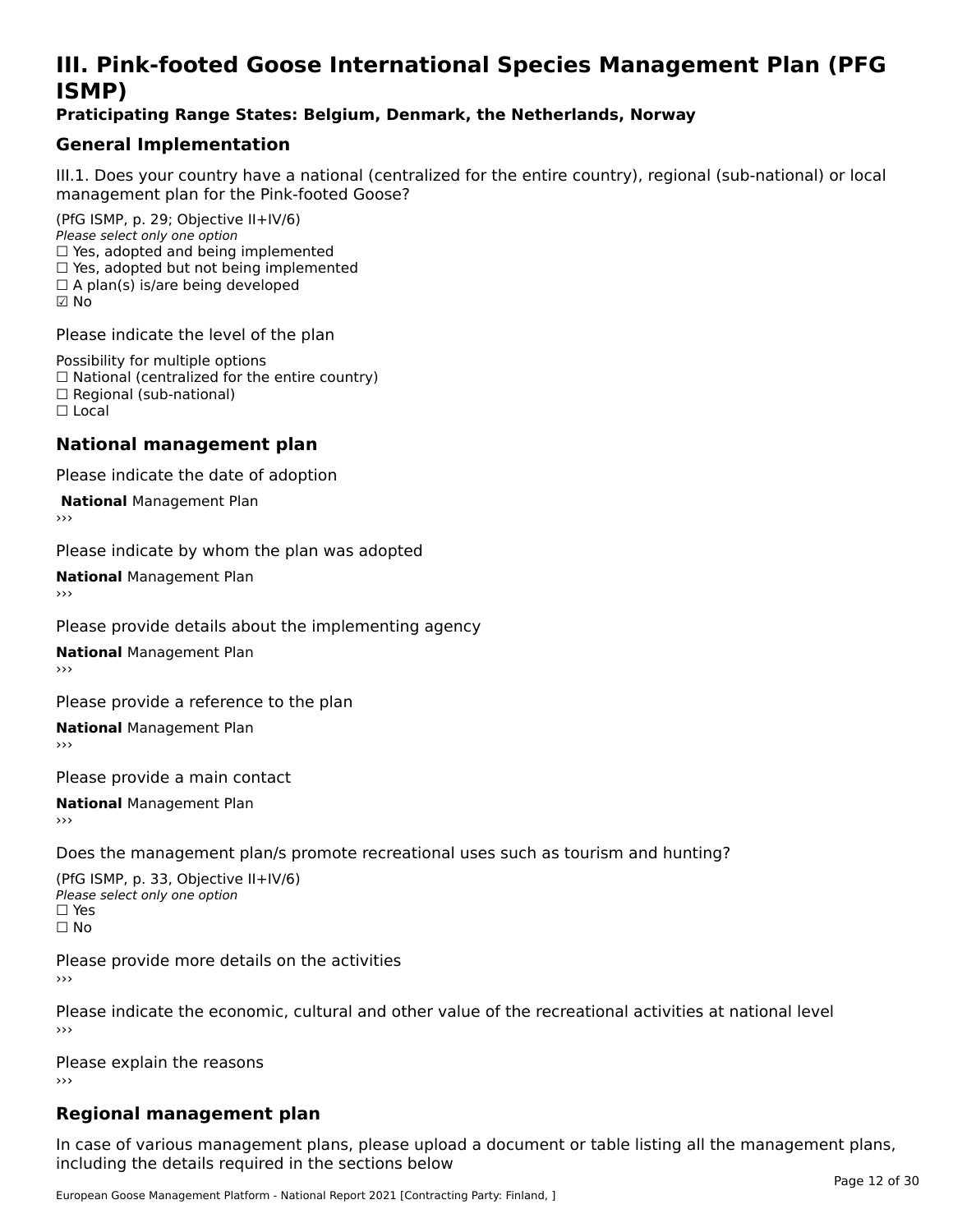›››

Please indicate the region the plan encompasses **Regional** Management Plan Please indicate the date of adoption

**Regional** Management Plan

Please indicate by whom the plan was adopted

**Regional** Management Plan

Please provide details about the implementing agency

**Regional** Management Plan

Please provide a reference to the plan

**Regional** Management Plan

Please provide a main contact

**Regional** Management Plan

Does the management plan promote recreational uses such as tourism and hunting?

(PfG ISMP, p. 33,Objective II+IV/6) ∩∩ וויוכו פון<br>Please select only one option<br>□ Yes □ Yes<br>□ No

Please provide more details on the activities ›››

Please indicate the economic, cultural and other value of the recreational activities at regional level

Please explain the reasons ›››

# **Local management plan**

In case of various management plans, please upload a document or table listing all the management plans, in case or various management plans, please uploa<br>including the details required in the sections below ›››

Please indicate the area the plan encompasses

**Local** Management Plan

Please indicate the date of adoption

**Local** Management Plan›››

Please indicate by whom the plan was adopted

**Local** Management Plan

Please provide details about the implementing agency

**Local** Management Plan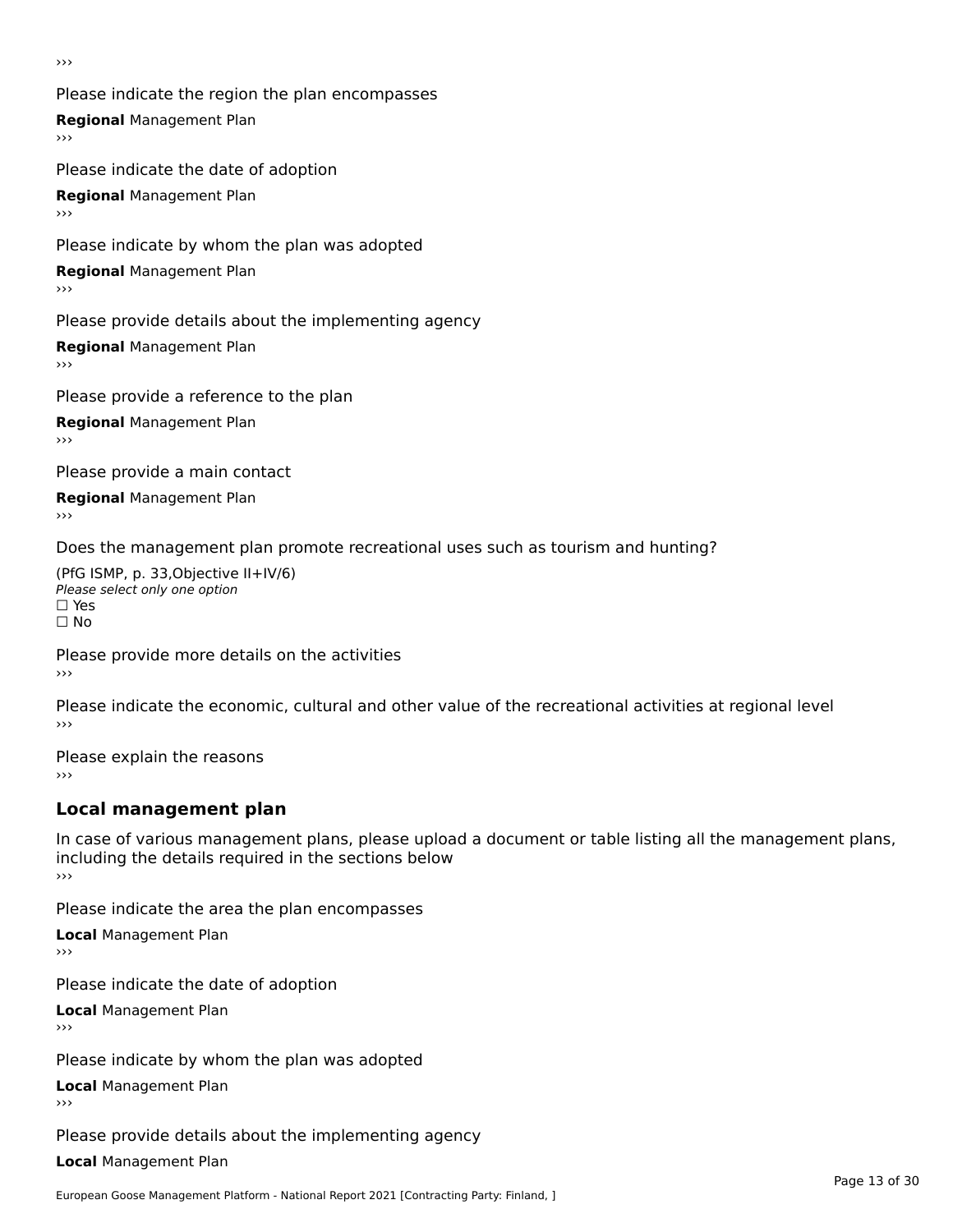›››

### Please provide a reference to the plan

**Local** Management Plan

Please provide a main contact

**Local** Management Plan

Does the management plan promote recreational uses such as tourism and hunting?

(PfG ISMP, p. 33, Objective II+IV/6) Please select only one option☐ Yes☐ No

Please provide more details on the activities

Please indicate the economic, cultural and other value of the recreational activities at local level

Please explain the reasons ›››

Please indicate the level of the plan ∩ease marcate the lever of the plan<br>□ National (centralized for the entire country) □ National (centralized io<br>□ Regional (sub-national) ☐ Local

#### **National management plan**

Please indicate the date of adoption

National management plan

Please indicate by whom the plan was adopted

National management plan

Please provide details about the implementing agency

National management plan

Please provide a reference to the plan

National management plan

Please provide a main contact

National management plan

# **Regional management plan**

Please indicate the region the plan encompasses Regional management plan

Please indicate the date of adoption

Regional management plan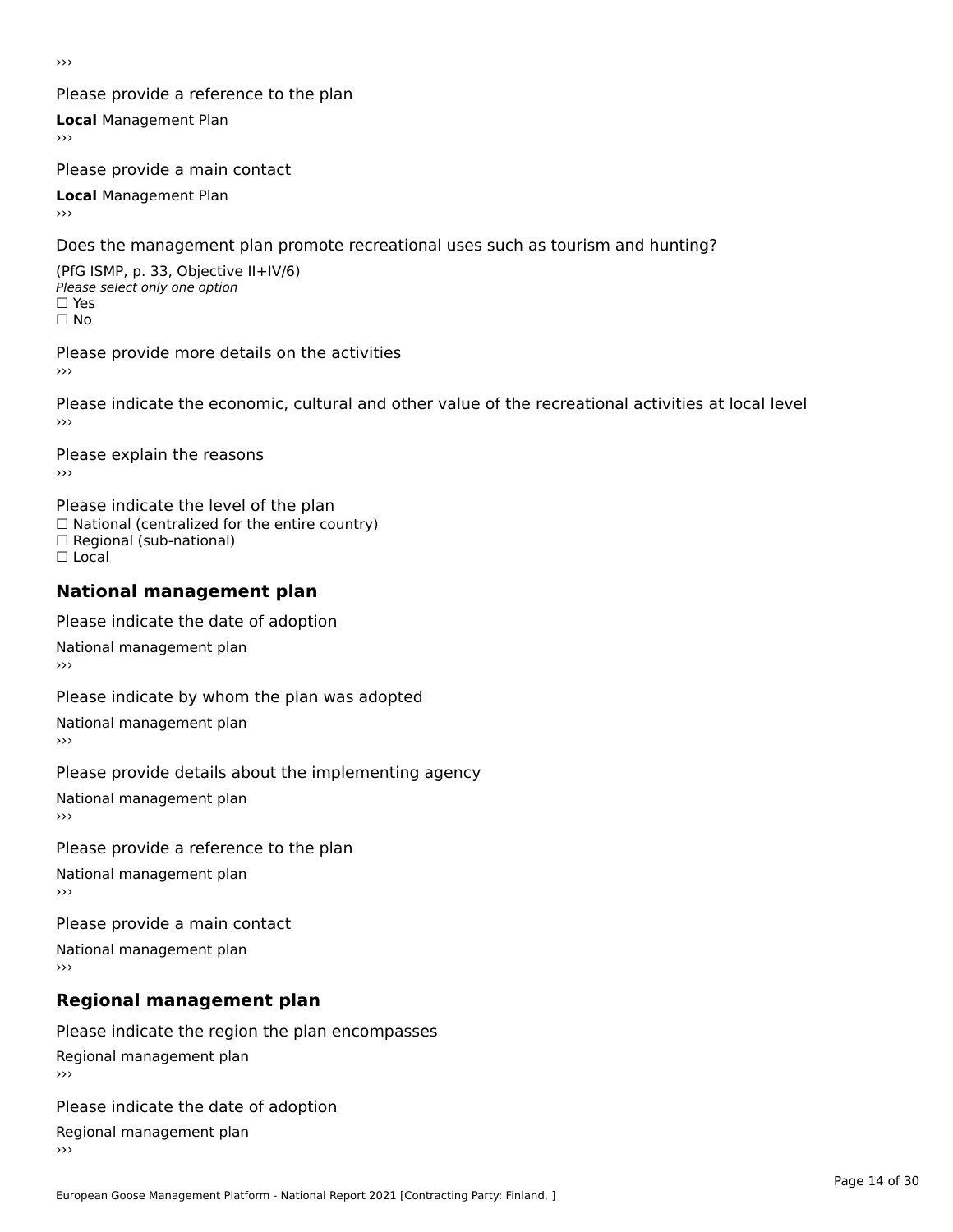#### Please indicate by whom the plan was adopted

Regional management plan

#### Please provide details about the implementing agency

Regional management plan

Please provide a reference to the plan Regional management plan

Please provide a main contact Regional management plan

# **Local management plan**

Please indicate the area the plan encompasses

Local management plan $\overline{\phantom{a}}$  $\rightarrow$   $>$ 

Please indicate the date of adoption

Local management plan $\overline{v}$ 

Please indicate by whom the plan was adopted Local management plan›››

Please provide details about the implementing agency

Local management plan $\overline{v}$ 

Please provide a reference to the plan

Local management plan›››

Please provide a main contact

Local management plan $\overline{v}$ 

In case of various management plans, please upload a document or table listing all the management plans,in case or various management plans, please upload including the details required in the sections above<br>>>>

Are the management plan/s promoting recreational uses such as tourism and hunting?

(PfG ISMP, p. 33, Objective II+IV/6) Please select only one option☐ Yes☐ No

Please provide more details on the planned activities

Please explain the reasons›››

Please indicate why the plan is not being implemented›››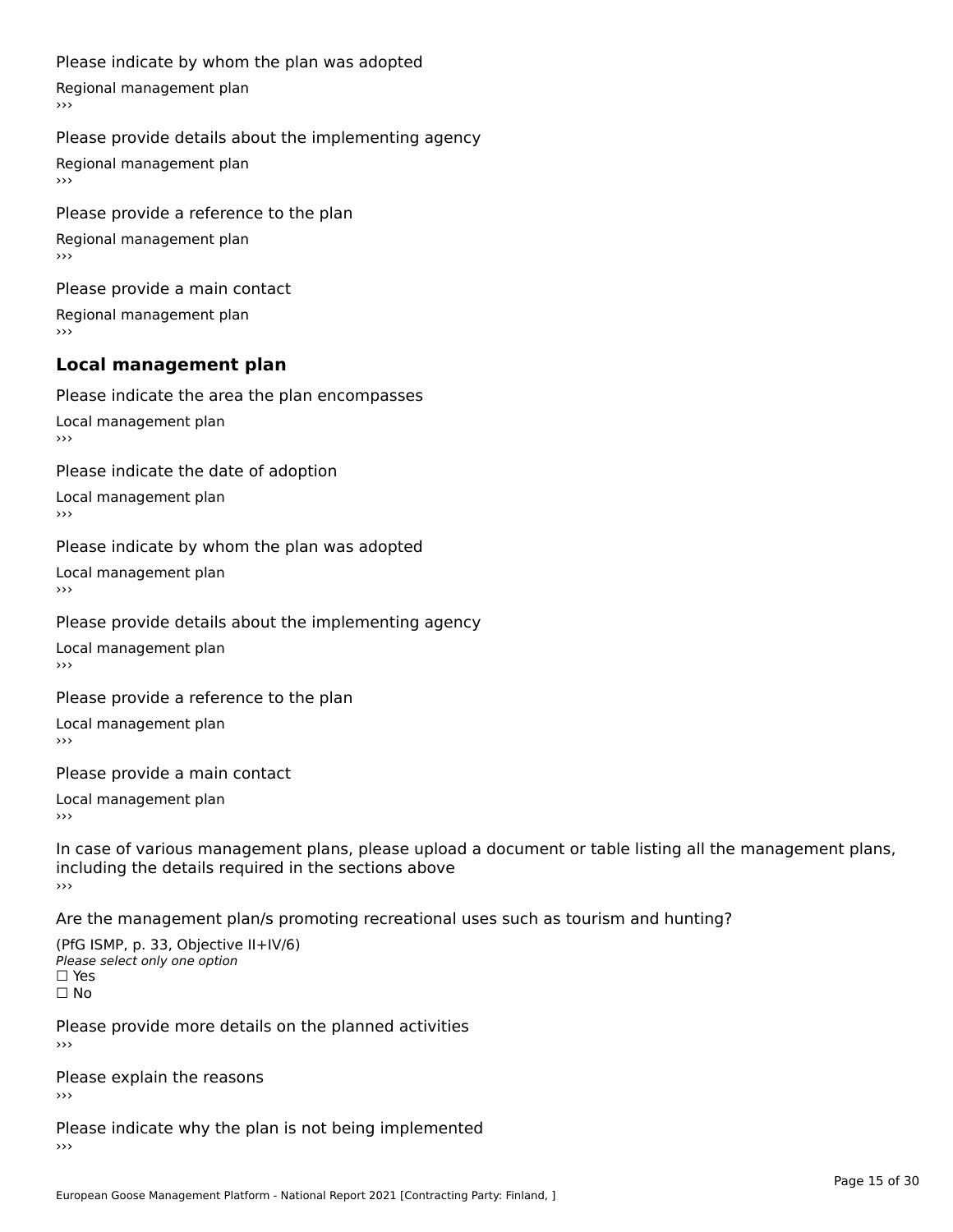Please indicate the timeline for the finalization of the plan›››

Please indicate when it is expected to be adopted

Please indicate the level of the plan(s) (National, regional, local)

Please explain the reasons

››› The Pink-footed Goose is considered a migrant species, with stopover sites in Finland but it does not breed In the country. The species is considered a migrant species, with stopover sites in rimand but it does not breed<br>In the country. The species is protected in Finland and it is therefore not hunted. The most important roosti nt the country. The species is protected in Finland and it is therefore not hunted. The most important roosting<br>sites are located in protected areas. On a flyway scale the significance of the staging population in Finland sites are located in protected areas. On a hyway scale the significance of the staging population in Fillial<br>increased just in the last ten years, previously the staging numbers were quite low on a flyway scale. No threats or management needs towards the staging population were not identified.

Field for additional information on management plan/s (optional)

III.2. Has your country established a working group to support the implementation of the PfG ISMP?

(PfG ISMP, p. 29, Objective  $I+II+II+IV/1$ ) Please select only one option  $\Box$  Yes, a working group has been established □ Tes, a working group has been established<br>□ The establishment of a working group is under consideration ☑ No

Please indicate the type of working group that has been established

Possibility for multiple options ™assibility for multiple options<br>□ National (centralized for the entire country) □ Regional (sub-national) ☐ Local

#### **National working group**

Please indicate the date of establishment›››

Please list the working group members and coordinator ›››

Please provide details about the functions of the working group ›››

Please provide a main contact ›››

# **Regional working group**

In case of multiple regional working groups, please upload a document or table listing all the working groups, including the details reguired in the sections below ›››

Please indicate the region the working group services ›››

Please indicate the date of establishment

›››

Please list the working group members and coordinator ›››

Please provide details about the functions of the working group ›››

Please provide a main contact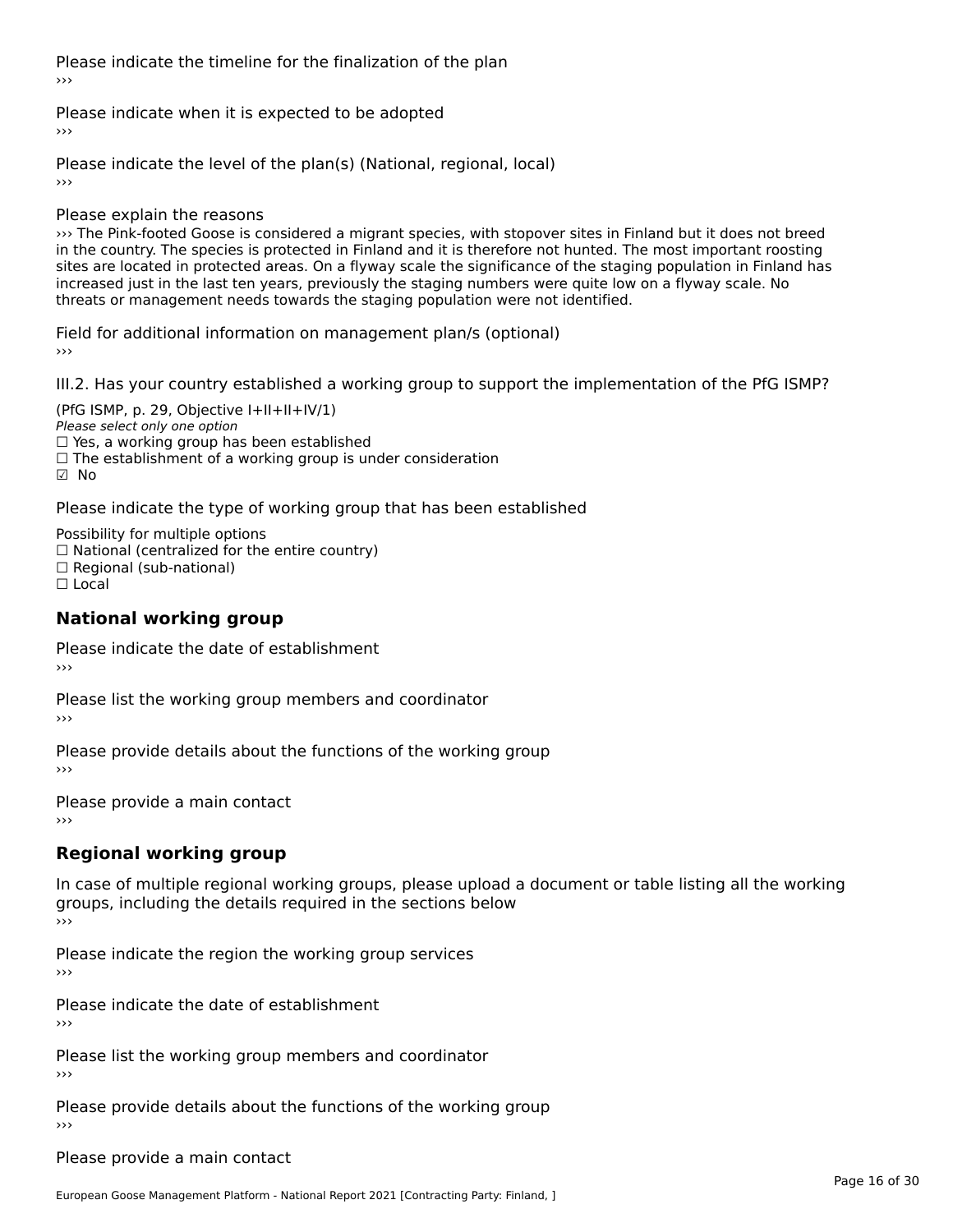# **Local working group**

In case of multiple local working groups, please upload a document or table listing all the working groups, including the details require in the sections above<br>>>>

Please indicate the area the working group services ›››

Please indicate the date of establishment ›››

Please list the working group members and coordinator ›››

Please provide details about the functions of the working group ›››

Please provide a main contact

›››

Please indicate by when a decision on the establishment will be taken

Please indicate which existing structure or capacity is responsible for the implementation of the PfG ISMP

113ccud<br>>>> Finland is not a participating range state. However, some information about the PfG in Finland is included in<br>this report.

Field for additional information on working group (optional)

# **Objective I. Maintain a sustainable and stable Pink-footed Goose population and its range**

III.3. Have key sites for the Pink-footed Goose been identified in your country?

(PfG ISMP, p. 32, Objective I/4) (110 15111 , p. 52, Objective<br>Please select only one option ⊠ Yes<br>□ No

Please upload an Excel table and include specific information for each site on the following items

- $1 \quad \alpha$
- 2 Site
- 2 Site<br>3 Size (ha)

د حدد una<br>4 Location (decimal geographic coordinates; and separately upload a map indicating roost and main foraging areas 4 Location<br>if possible)

- 5 Main habitat types
- 6 Has this site been afforded appropriate designation status at international levels (e.g. Ramsar site, SPA, etc.)? 6. Bestweetter status
- 
- 6a Designation status<br>6b Date of designation
- 6c Any other relevant information
- 7 Has this site been afforded appropriate protected area status at national levels? 7a Designation status
- 7a Designation status<br>7b Date of designation
- 
- 7c Any other relevant information
- 8 Does a management plan exist that address the conservation requirements of pink-footed geese?
- 8a Provide brief details e.g. about the hunting regulations and other management regimes 8a

You have attached the following documents to this answer.

Feeding and roosting areas of PfG in Oulu region wetlands Finland.jpg **EDEATILE COMPOSERING**<br>[KeySites\\_Finland.xlsx](http://aewa-ort.ort-production.linode.unep-wcmc.org/answers/2847172/documents/1782)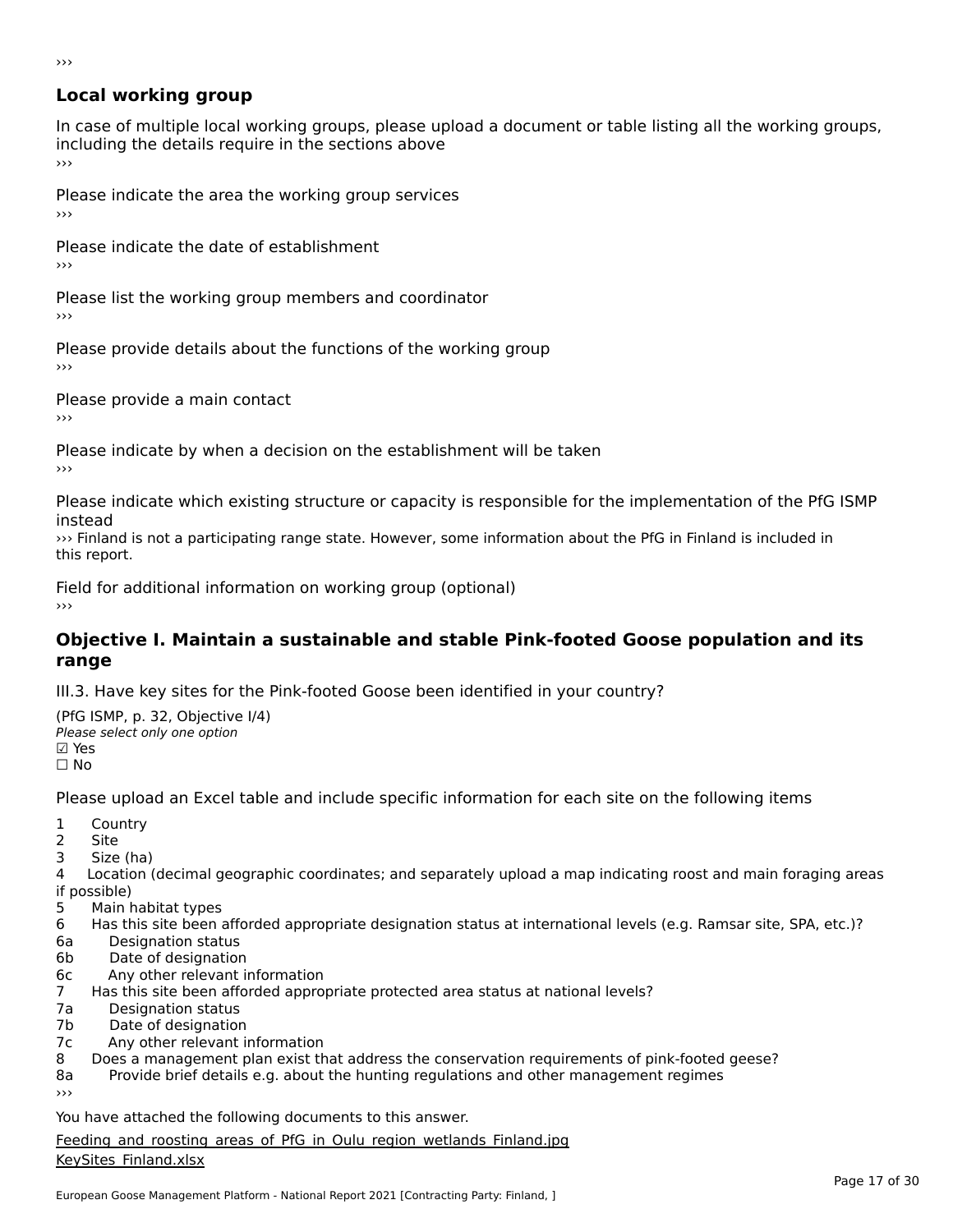Please explain the reasons›››

III.4. Are measures being taken to restore and/or rehabilitate Pink-footed Geese roosting and/or feeding

(PfG ISMP, p. 33, Objective I+II/7) Possibility for multiple options ☑ In staging areas $\boxtimes$  In staging areas ⊡ in stagnig areas<br>□ In the wintering areas □ in the winter

#### **In the staging areas**

Please provide brief details, listing sites and measures

››› Habitat restoration and recurring management measures (removing of the Reed, grazing and mowing of coastal meadows) have been carried out as an ongoing activity in following sites: - Liminganlahti (the most important roosting area for the PfG in Finland, the geese are feeding on coastal meadows regularly)

- Säärenperä (the second most important roosting area for the PfG in Finland

#### **In the wintering areas**

Please provide brief details, listing sites and measures ›››

Please explain the reasons

III.5. Has a programme for prevention of Pink-footed Goose breeding on mainland been developed and im.5. Tias a programme for pre<br>implemented in your country?

 $(PC I CMP, p. 31, Ok)$ **[only for Norway]**

#### [only for Norway]

**Lonny for Norway1**<br>Please select only one option riease select only one option<br>□ Yes, the programme is being implemented

 $\Box$  ies, the programme is being implemented to date  $\Box$  Yes, but the programme is not being implemented to date

 $\Box$  No, but a programme is under development

Please provide information on measures taken to date

Please provide results, if available

Please provide brief details on the measures and timeline of the programme›››

Please explain why it has not been implemented›››

Please provide brief details and expected date of enacting it

Please provide details on any other relevant activities undertaken, if any

# **Keep agricultural conflicts to an acceptable level**

III.6. Are agricultural conflicts related to Pink-footed Geese (e.g. crop damage) currently at an acceptable

(PfG ISMP, p. 33, Objective II / 4+5)Please select only one option ☑ Yes⊠ Yes<br>□ No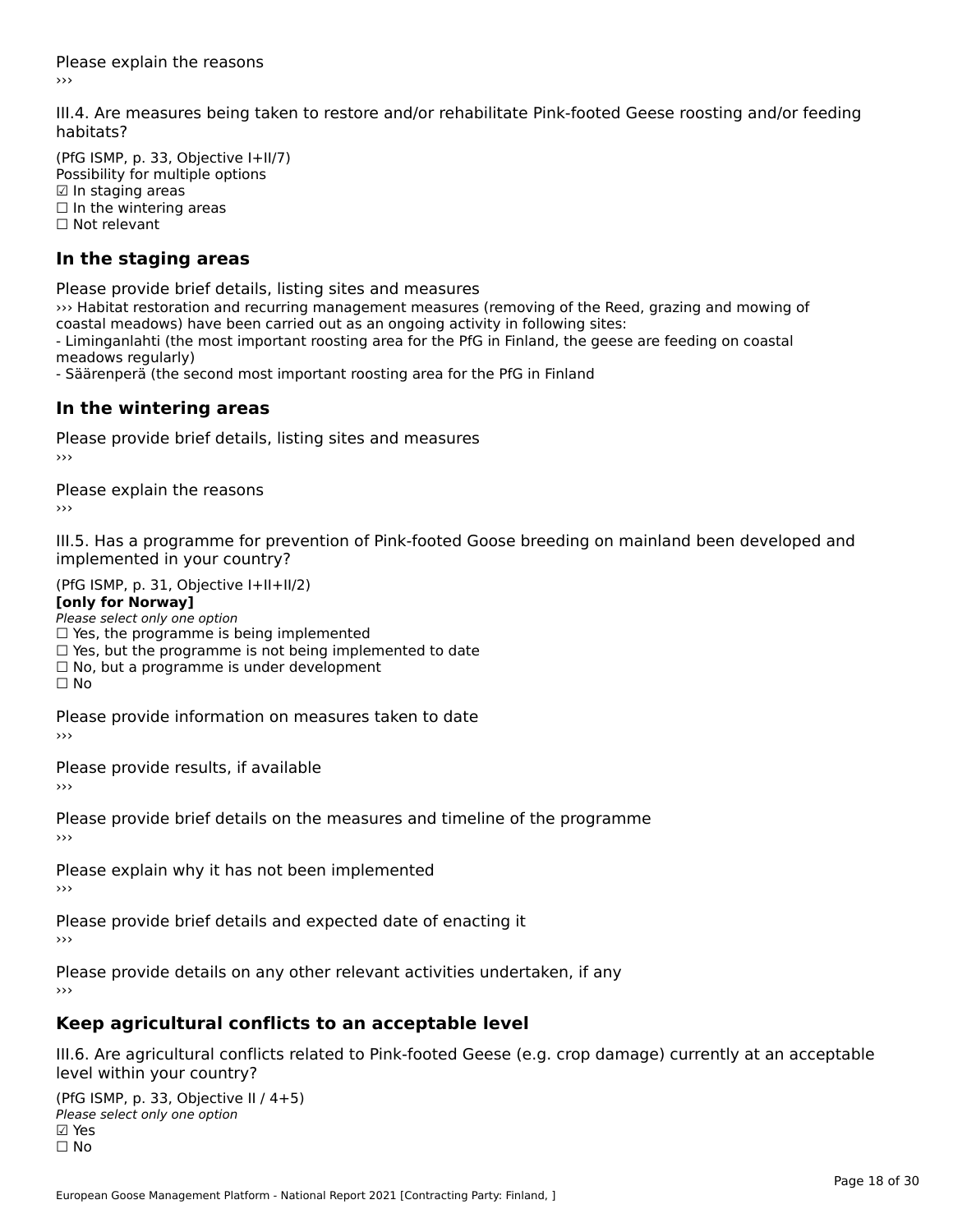Please indicate how these conflicts are being addressed›››

Please indicate how these conflicts are being addressed

Please provide further details, as necessary ›››

# **Objective III. Avoid increase in tundra vegetation degradation on the breeding range**

III.7. Is the extent of arctic tundra degradation on Svalbard caused by the Pink-footed Goose monitored?

(PfG ISMP, p. 33-34, Objective III /8) **[only for Norway] Please select only one option** □ Yes<br>□ No

Please provide details on the type of monitoring activities (who is conducting them and how they are conducted)

›››

Is there an increase in the level of degradation of the arctic tundra? Please select only one optionriease<br>□ Yes □ Yes<br>□ No

Please provide any results or evidence

Please provide any results or evidence

Please explain the reasons›››

### **Objective IV. Allow for recreational use that does not jeopardize the population**

III.8. Does your country promote and/or implement (in the past three years) any national or regional (subnno. Does your country promote and/or implement (in the past timee years) any national or<br>national) hunting-related campaigns, training programmes and/or management activities ?

 $(DEG | GMP = 31, Ob)$ ective  $V(12)$ **[only Norway and Denmark]**

 Possibility for multiple options Possibility for multiple options  $\Box$  Wise use hunting practices  $\Box$  wise use numing practices<br> $\Box$  Best practices to reduce crippling rates □ Best practices to reduce crippinig rates<br>□ Self-organization and coordination of local hunting

□ Sen-organization and coordination or local nunting<br>□ No campaigns, programmes or activities have been implemented

# **Wise use hunting practices**

Please provide brief details (attach files or provide web links, if available) ›››

# **Best practices to reduce crippling rates**

Please provide brief details (attach files or provide web links, if available)

# **Self-organization and coordination of local hunting**

Please provide brief details (attach files or provide web links, if available)

Please explain the reasons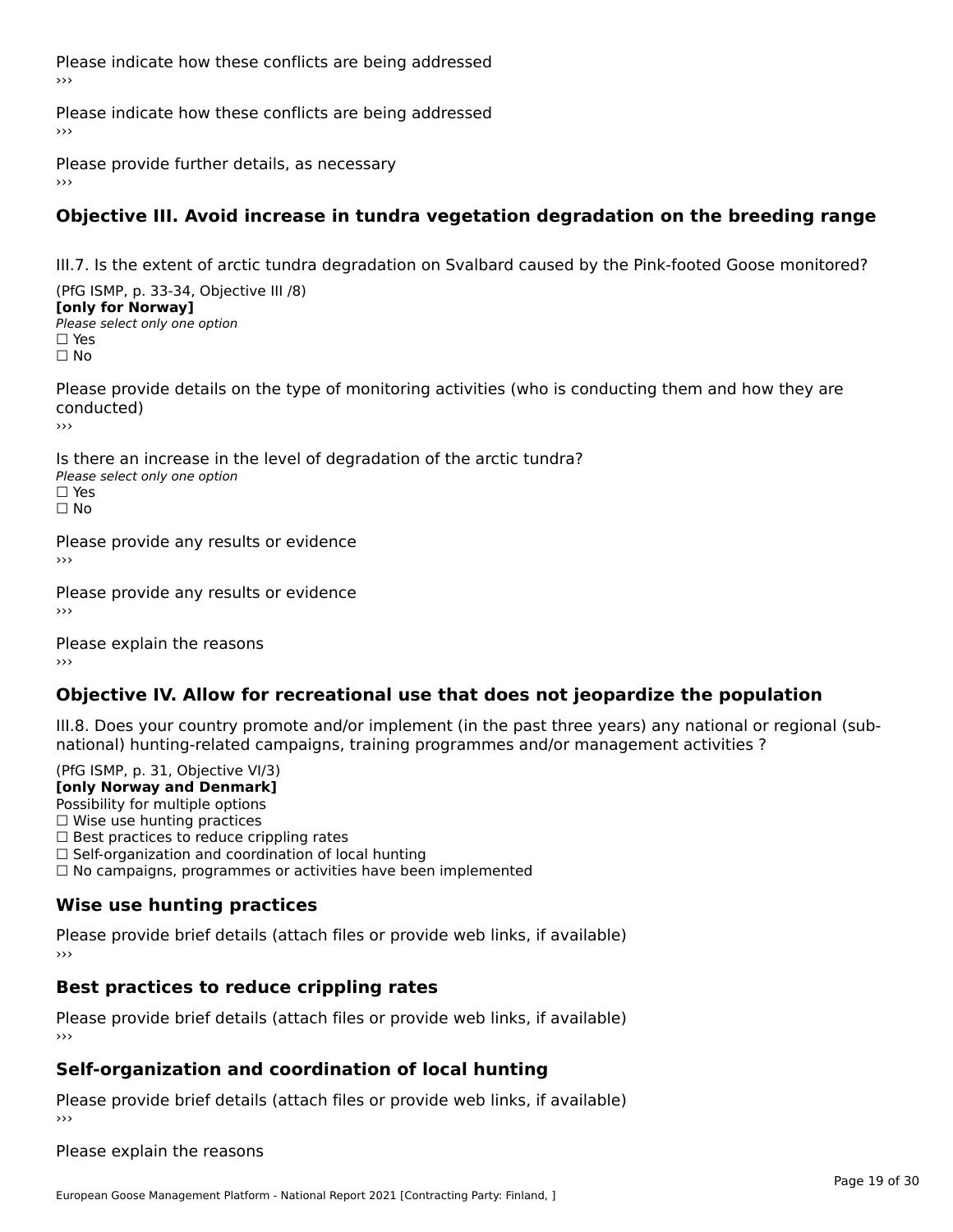# **Optionally, please provide any other information related to the implementation of the PfG ISMP**

Please provide further information here ، ا<br><<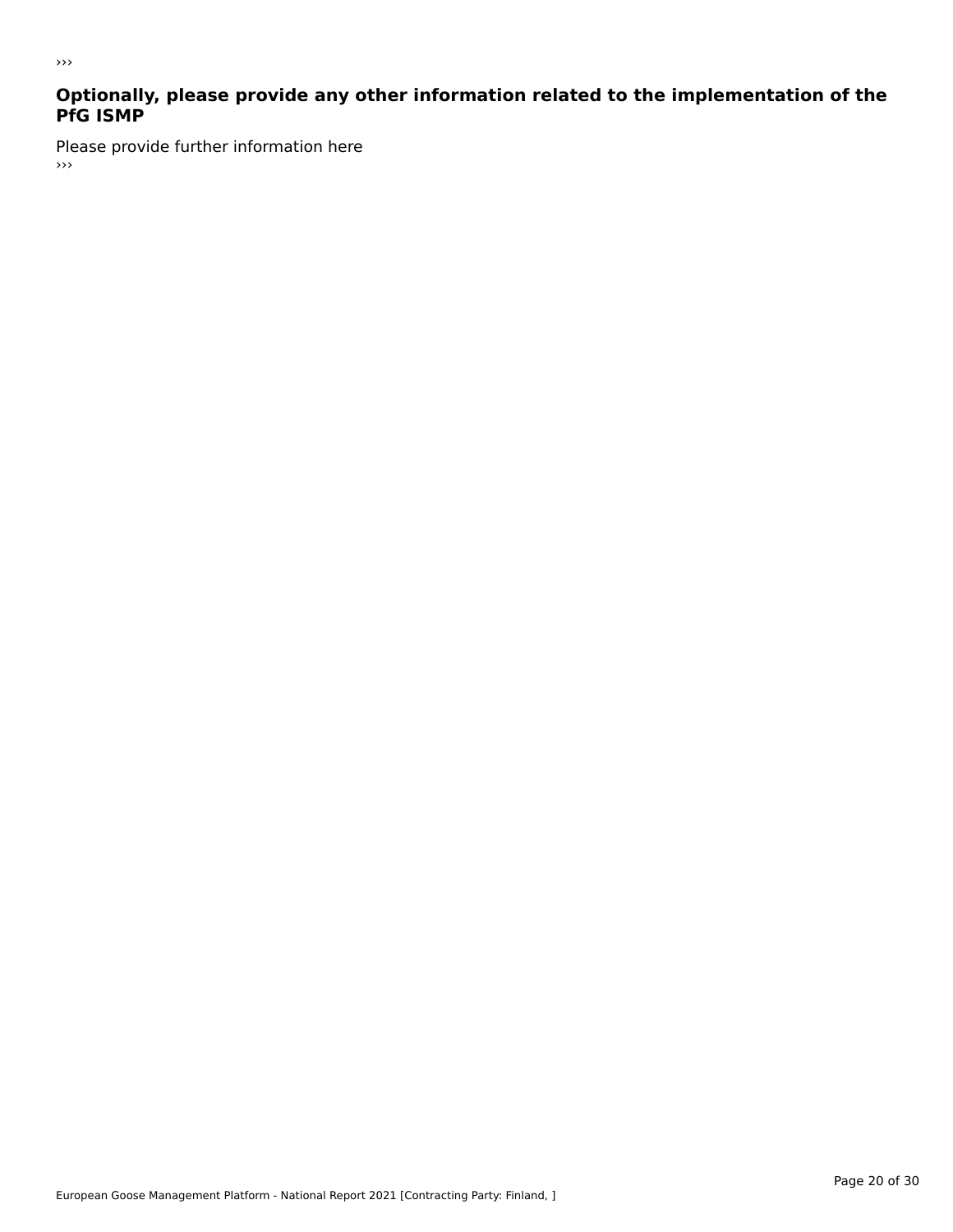#### **IV. Sub-section A: Taiga Bean Goose International Single Species Action Plan (TBG ISSAP) - Eastern 1 Management UnitAction Plan (TBG ISSAP) - Eastern 1 Management Unit**

Participating Range States**: Belarus, Estonia, Germany, Latvia, Ukraine** 

### **Objective 1. Increase survival rate of adults**

### **Result 1.1 Legal harvest does not jeopardize an increase of adult survival rates**

IV.1. Has your country developed and adopted legislation for the closure of hunting of TBG to allow for TBG IV.1. Thas your country developed and add<br>to pass before goose hunting is opened?

(activity 1.1.1.1 Workplan for the implementation of non-AHM related actions (2018-2020) agreed at the 3rd EGM IWG meeting in Leeuwarden, the Netherlands in June 2018)

#### [all Participating Range States]

Please select only one option ☐ Yes, developed and adopted

 ☐ Yes, developed but not adopted $\Box$  ies, developed but not adopted

Please describe what legislation has been developed

Please indicate when it was adopted

Please indicate how the legislation is enforced

Please describe what legislation has been developed

Please indicate the timeframe when the legislation is expected to be adopted

Please explain the reasons

#### **IV.2. Please indicate how you are improving the knowledge of the occurrence of TBGon sub-species level in your country**on sub-species level in your country

on sub-species fever in your country<br>(activity 1.1.1.2 Workplan for the implementation of non-AHM related actions (2018-2020) agreed at the **Brd EGM IWG meeting in Leeuwarden, the Netherlands in June 2018)** 

#### [all Participating Range States]

IV.2.1. Ensuring national monitoring at all known key sites <del>■ Western Chroning</del> Hational<br>Please select only one option □ Yes<br>□ No

Please describe the activities undertaken

Please list the key sites where monitoring activities are being undertaken

Please provide relevant documents or weblinks

Please explain the reasons

›››

IV.2.2. Providing identification training to people carrying out the monitoring activities Please select only one option<br>□ Yes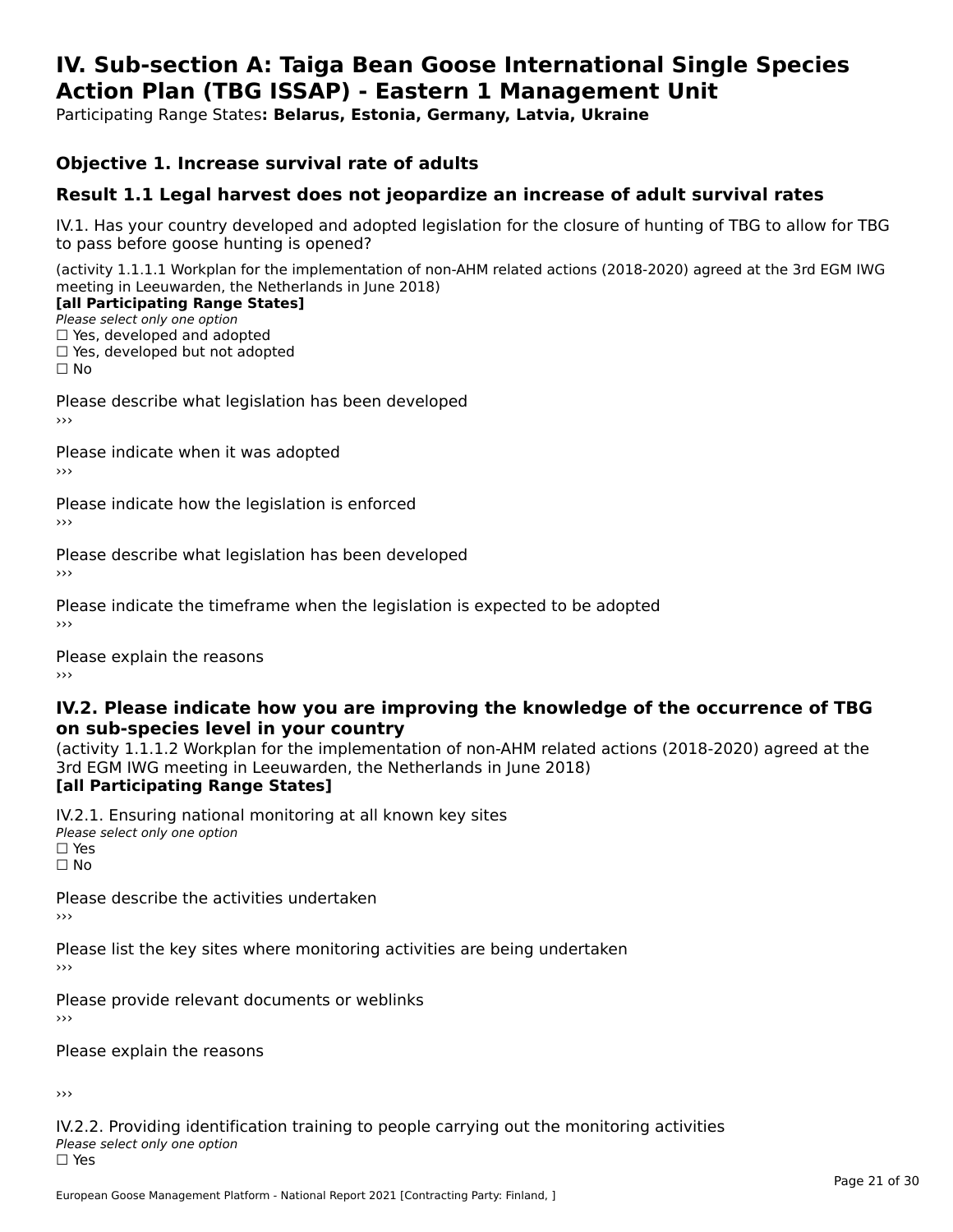#### ☐ No

Please describe the activities undertaken›››

Please provide relevant identification materials or weblinks, if available

Please explain the reasons

IV.2.3. Providing equipment to people carrying out the monitoring activities Please select only one option ☐ Yes□ Yes<br>□ No

Please describe the activities undertaken›››

Please provide relevant documents or weblinks

Please explain the reasons ›››

IV.2.4. Carrying out a satellite/GPS tagging project on TBG in the wintering/staging areas <del>∩</del><br>Please select only one option □ Yes<br>□ No

Please describe the activities undertaken›››

Please provide relevant documents or weblinks

Please explain the reasons

IV.2.5. Any other relevant activities Please select only one option ☐ Yes□ Yes<br>□ No

Please describe the activities undertaken›››

Please provide relevant documents or weblinks

# **Result 1.2 Illegal harvest is reduced to non-significant levels**

IV.3. Does your country implement an awareness-raising campaign for hunters to complement necessary rv.5. Does your court<br>legislation changes?

(activity 1.2.2.1 Workplan for the implementation of non-AHM related actions (2018-2020) agreed at the 3rd EGM IWG meeting in Leeuwarden, the Netherlands in June 2018)

#### **[Only for Belarus and Ukraine]**

Please select only one option

riease select only one option<br>□ Yes, an awareness-raising campaign is being implemented<br>□ Yes, an awareness-raising campaign is under development

□ No, but an awareness-raising campaign is under development<br>□ N。

 $\Box$  No

Please indicate who is involved in the implementation (e.g. national NGOs, research institutes, etc.)

Please provide brief details about the activities that are being implemented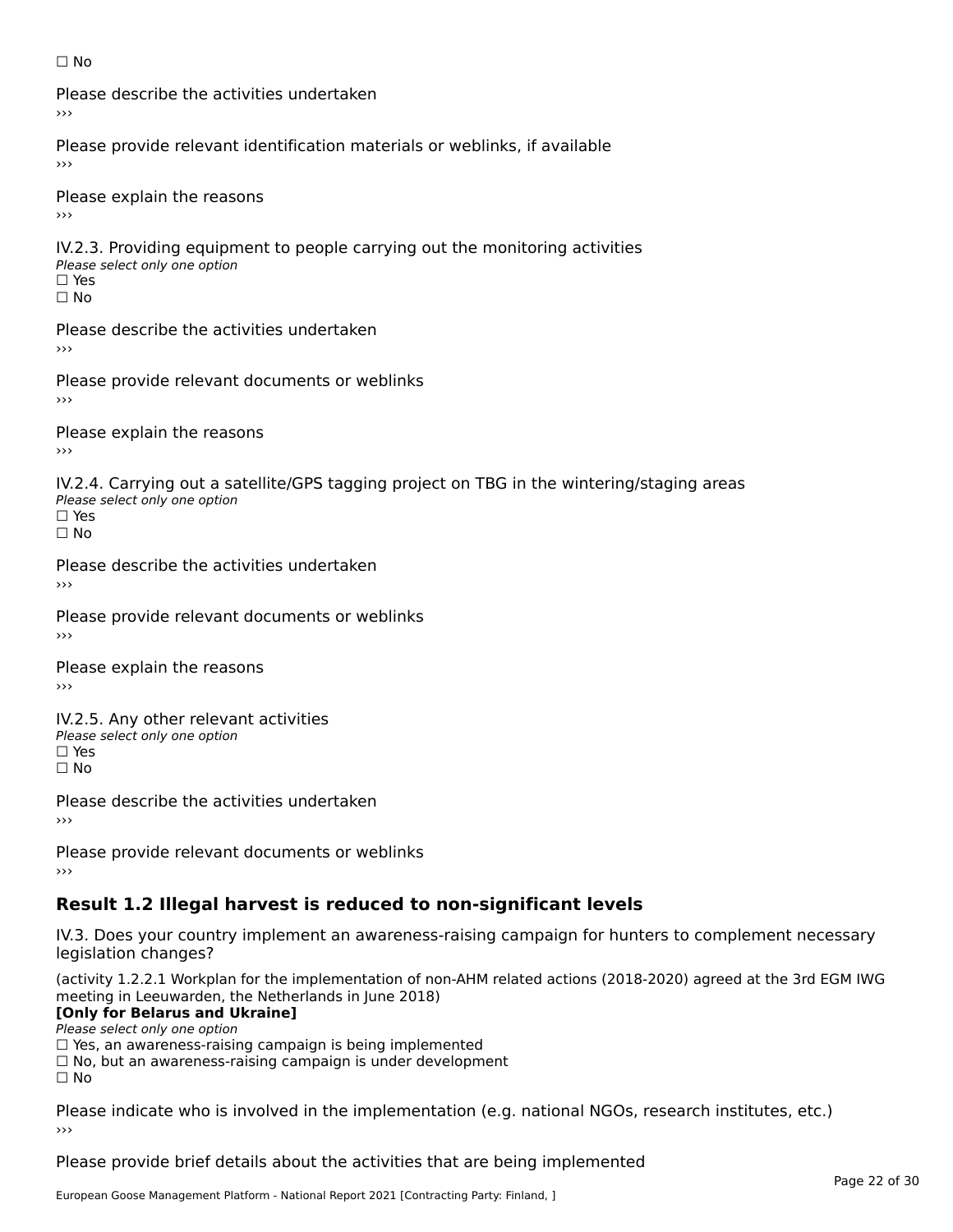›››

Please provide a weblink or upload more information on the campaign›››

Does the campaign include guidance on identification of grey geese? Please select only one option<br>□ Yes □ Yes<br>□ No

Please upload identification guides and provide weblinks ›››

Please provide further information, if available

Please explain the reasons

Please indicate who is in charge of developing the campaigns

Please provide information on when the development is expected to be finalized

Please indicate when the implementation of the campaign is envisaged to start

Please provide reasons why an awareness-raising campaign is not in place

IV.4. Has special publication on the occurrence of the Taiga Bean Goose been produced and disseminated?

(activity 1.2.2.2 Workplan for the implementation of non-AHM related actions (2018-2020) agreed at the 3rd EGM IWG **[Only for Ukraine]**

**□ Yes produced and disseminated**<br>Please select only one option  $\Box$  ies produced and disseminated  $\Box$  ies, currently being produced

Please provide details on dissemination, upload publication or provide weblink

Please provide details on the timeframe

Please indicate who is in charge of producing the publication

Please provide details on the dissemination plans

Please explain the reasons

›››

# **Other objectives and results as decided by the EGM IWG**

# **Reducing Taiga Bean Goose crippling**

IV.5. Have you undertaken any activities to reduce TBG crippling rates?

(activity agreed at the 1st EGM IWG meeting in Kristianstad, Sweden in December 2016) **[all Participating Range States]**

#### [all Participating Range States] **Law Tarticipating Range**<br>Please select only one option

□ Yes<br>□ No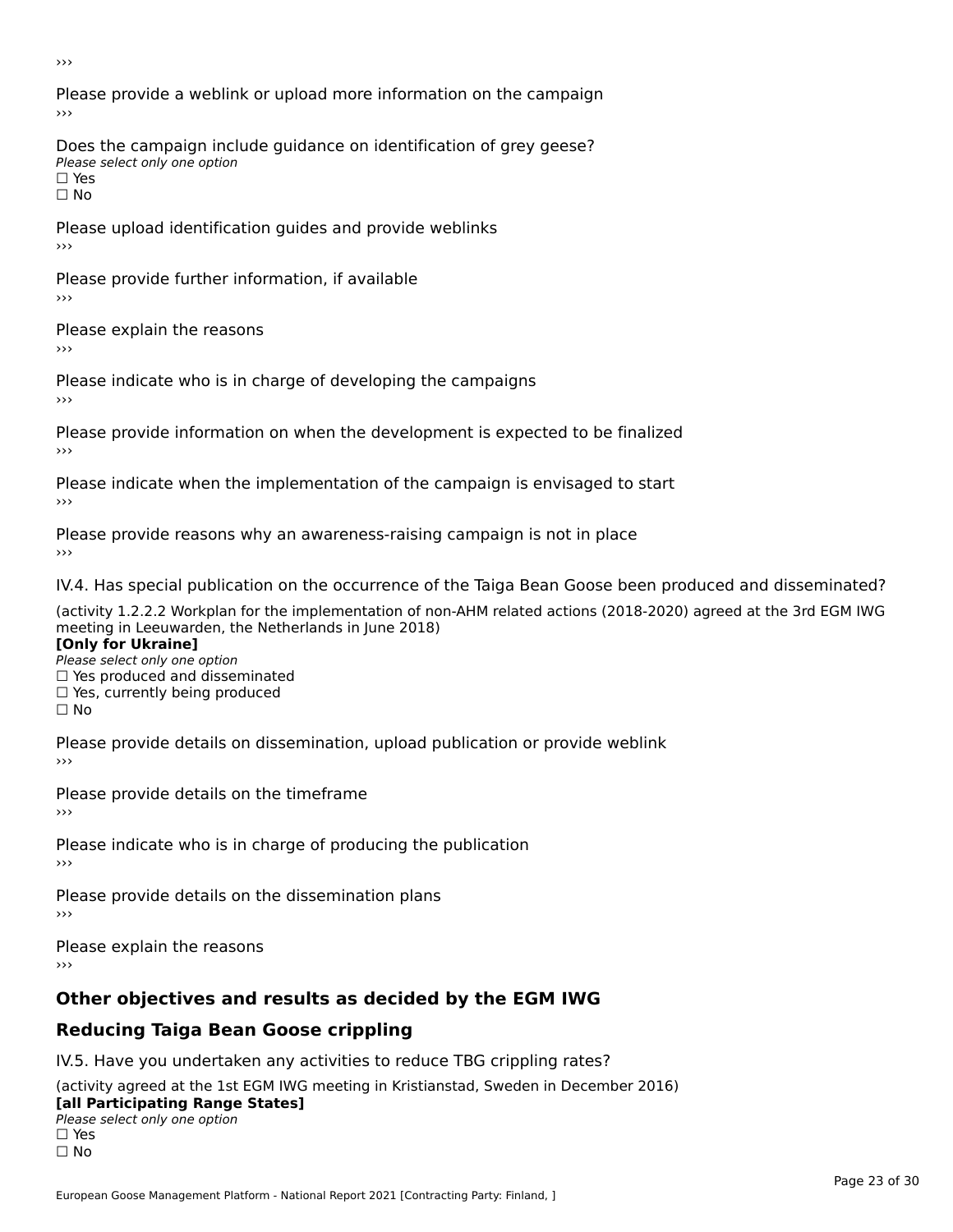☐ Not applicable

Please provide details on the activities

Please explain the reasons

Please explain the reasons

# **Raising identification skills and awareness amongst hunters**

IV.6. Have training programmes to develop identification skills amongst hunters been organized by national hunting associations?

(activity agreed at the 1st EGM IWG meeting in Kristianstad, Sweden in December 2016) **[all Participating Range States]**[all Participating Range States] **Lan Tarticipating Range**<br>Please select only one option ☐ Yes☐ No□ Not applicable

Please provide more information on the training programmes

Have the training programmes been developed in cooperation with BirdLife partners and other conservation NGOs?Please select only one option☐ Yes☐ No

Please provide a list of cooperating partners

Please provide more information of detailed activities with partners

Please upload any relevant materials

Please provide weblinks

Please explain the reasons

Please explain the reasons›››

Please explain the reasons

#### **Optionally, please provide any other information related to the implementation of the TBG ISSAP**

Please provide information here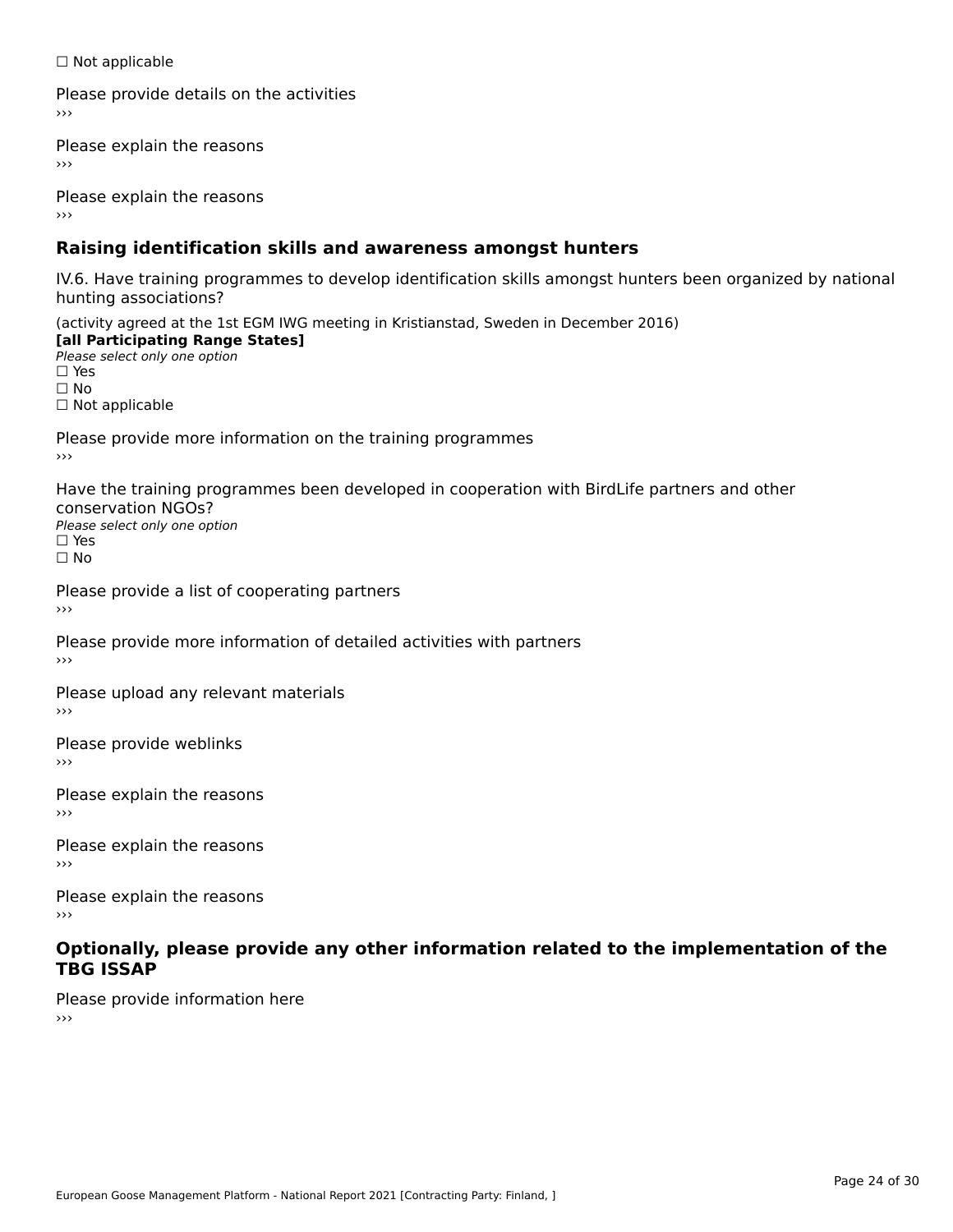# **V. Sub-section B: Taiga Bean Goose International Single SpeciesAction Plan (TBG ISSAP) - Western and Central Management Units**

Participating Range States: **Denmark**, **Finland**, **Norway, Sweden**, **UK**

### **Objective 1 Increase survival rate of adults**

### **Result 1.2 Illegal harvest is reduced to non-significant levels**

V.1. Is TBG shooting investigated in north-east Jutland and Zealand?

(activity 1.2.2.1 Workplan for the implementation of non-AHM related actions (2018-2020) agreed at the 3rd EGM IWG meeting in Leeuwarden, the Netherlands in June 2018) **[Only for Denmark]** 

**LOTTLY TOT DETITIONS**<br>Please select only one option *riease*<br>□ Yes<br>□ No

Please indicate what activities have been undertaken›››

Please provide results, relevant publications and weblinks ›››

Please explain the reasons

#### **Result 1.3: Impact of huntable native predators in breeding and moulting areas is reduced**

V.2. Are annual campaigns undertaken amongst hunters in the breeding areas to strengthen fox v.z. Are annual campaigns und<br>management in your country?

(activity 1.3.1.1 Biannual Taiga Bean Goose implementation plan agreed at the 1st EGM IWG meeting in Kristianstad, Sweden in December 2016)

**[Only for Finland]** Please select only one optionriease<br>□ Yes ⊠ Yes<br>□ No

Please list the areas where the campaigns are being undertaken

››› The breeding areas of TBG cover roughly half of Finland. Fox management is relevant in the whole country.of the breeding areas of this cover roughly half of finiand. Fox management is relevant in the whole country<br>The importance of small predator management has been promoted to hunter's though magazines and social me importance or sman predator management<br>media to strengthen management activities.

Ineula to strengthen management activities.<br>In practice there is on-going work under this subject, but is has been carried out at more general level In practice there is on-going work under this subject, but is has been carried out at more general lever<br>considering ground nesting birds at large, not specifically specified to TBG, while providing largely the same

Please list the hunting associations involved ››› Non-applicable

Please provide any other relevant details and weblinks ›››

Please explain the reasons

V.3. Has fox management in northernmost Finland been further strengthened by the Finnish Wildlife Agency and the Forestry and Parks Service?Agency and the Forestry and Parks Service?

(activity 1.3.1.2 Biannual Taiga Bean Goose implementation plan agreed at the 1st EGM IWG meeting in Kristianstad, Sweden in December 2016) **[Only for Finland]**

**□ 1990 Different Company**<br>Please select only one option ☐ No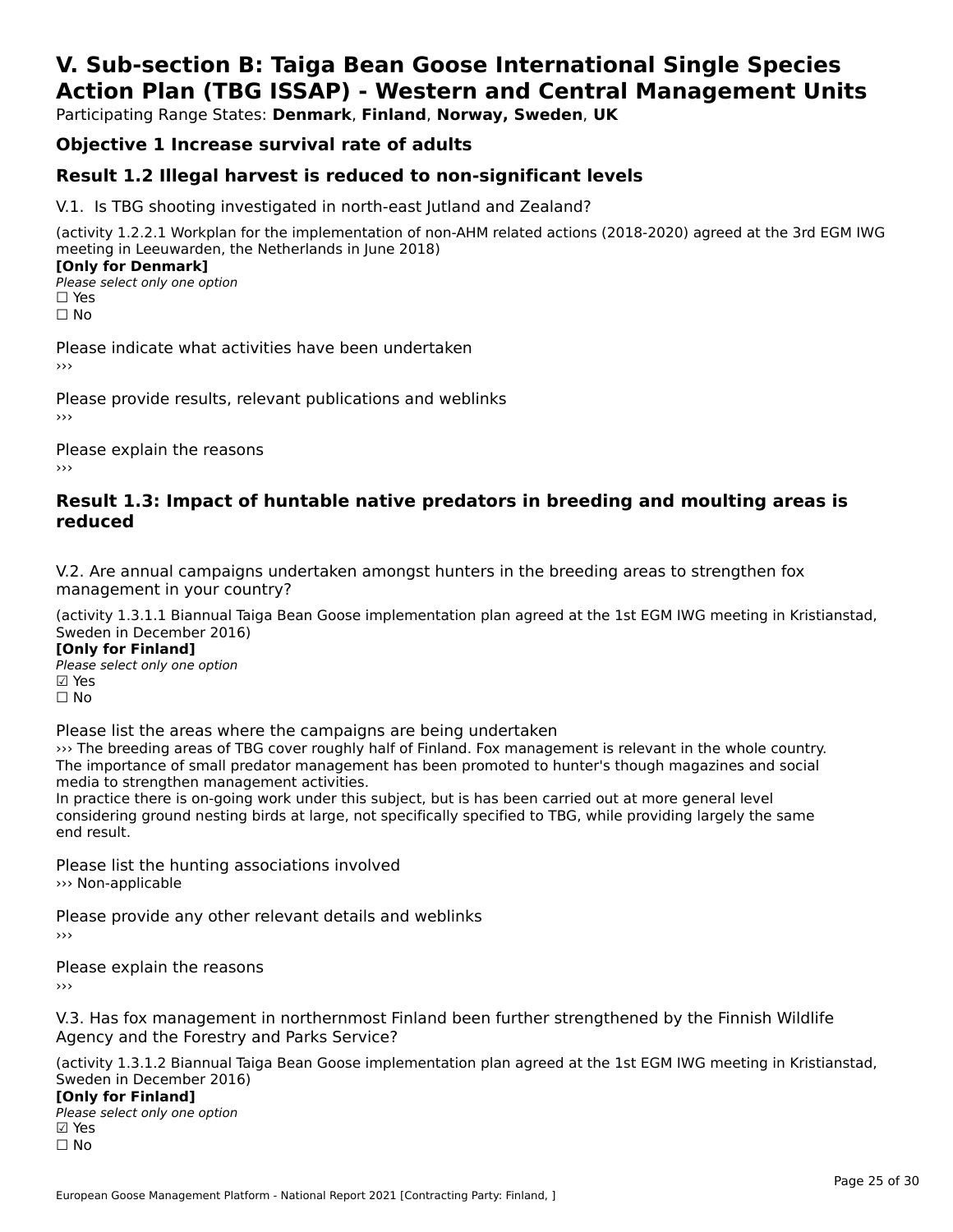Please explain what activities have taken place

››› The issue was discussed between Finnish Wildlife Agency and Forestry and Parks service 2017 and while issue was discussed between infinition wildlife Agency and Forestry and Farks service 2017 and<br>effective fox management by Forestry and Parks service is continued in the northermost part of country enective fox management by Forestry and Farks service is  $\alpha$ <br>primarily for the conservation of the endangered arctic fox.

Please provide results, relevant publications and weblinks ››› Not applicable

Please explain the reasons

# **Result 1.4: Impact of alien predators in breeding and moulting areas is reduced**

V.4. Does your country implement programmes for the eradication of the raccoon dog?

(activity 1.4.1.1 Workplan for the implementation of non-AHM related actions (2018-2020) agreed at the 3rd EGM IWG meeting in Leeuwarden, the Netherlands in June 2018)

#### **[Only for Finland and Sweden]**

**Please select only one option** 

**☑ Yes**<br>□ No

Please provide details about the eradication programme(s) (scope, implementing entities, etc.) ››› On-going project to stop the dispersal of Raccoon Dog to Scandinavia. The objective in Northern Finland is to decrease the population size of Raccoon Dog. Annual funding for the project in Finland is around 150 000 to decrease the population size of Naccoon Dog. Annual funding for the correct population of the entries and t<br>euros plus significant amount of volunteer efforts from local hunters.

Finnish Wildlife Agency operates Nordic Raccoon Dog project in Finnish Lapland to stop the dispersal of Raccoon Dog. Attached report from 2019.

Naccoon Dog. Attached report noni 2013.<br>Finnish Wildlife Agency has a 2-year development project to find solutions for large-scale effective Raccoon

Both projects are co-financed by Ministry of Agriculture and Forestry.

Both projects are co-imanced by ministry or Agriculture and Forestry.<br>Raccoon Dog was removed from list of huntable species and listed as invasive alien species. This provides more effective approaches to management.

Please provide details on the effectiveness of the programmes

››› Please refer to attached report in terms of Northern Finland.

In southern breeding areas the Raccoon Dog management is at the responsibility of local hunting associations<br>In southern breeding areas the Raccoon Dog management is at the responsibility of local hunting associations and they are regularly encouraged to effective small predator management.

and they are regularly encouraged to effective sinall predator management.<br>There is locally effective activities, but as a whole the Raccoon Dog population is increasing in the southern mere is locally ene

nan or the country.<br>New development project is foreseen to provide tools to impact the Raccoon Dog population of Southern<br>Finland

You have attached the following documents to this answer.

[RaccoonDog\\_Finland\\_2019\\_REPORT.pdf](http://aewa-ort.ort-production.linode.unep-wcmc.org/answers/2848058/documents/1990)

Please provide an update on the current status of the raccoon dog ››› Currently listed as invasive species. Hunting allowed year round.

Please explain the reasons

# **Objective 2. Increase reproductive rates**

### **Result 2.2: Intraspecific competition in spring staging areas is reduced**

V.5. Please provide updates on the implementation of the "fields for geese" programme

(activity 2.2.1.1 Workplan for the implementation of non-AHM related actions (2018-2020) agreed at the 3rd EGM IWG **CONCOCO EXTERNATE**<br> **CONCOCO EXTERNATE:** 

V.6. Please provide information on the continuation and implementation of the "unharvested-fields-forbirds" programme (within the Common Agricultural Policy)

(activity 2.2.1.2 and 2.2.1.3)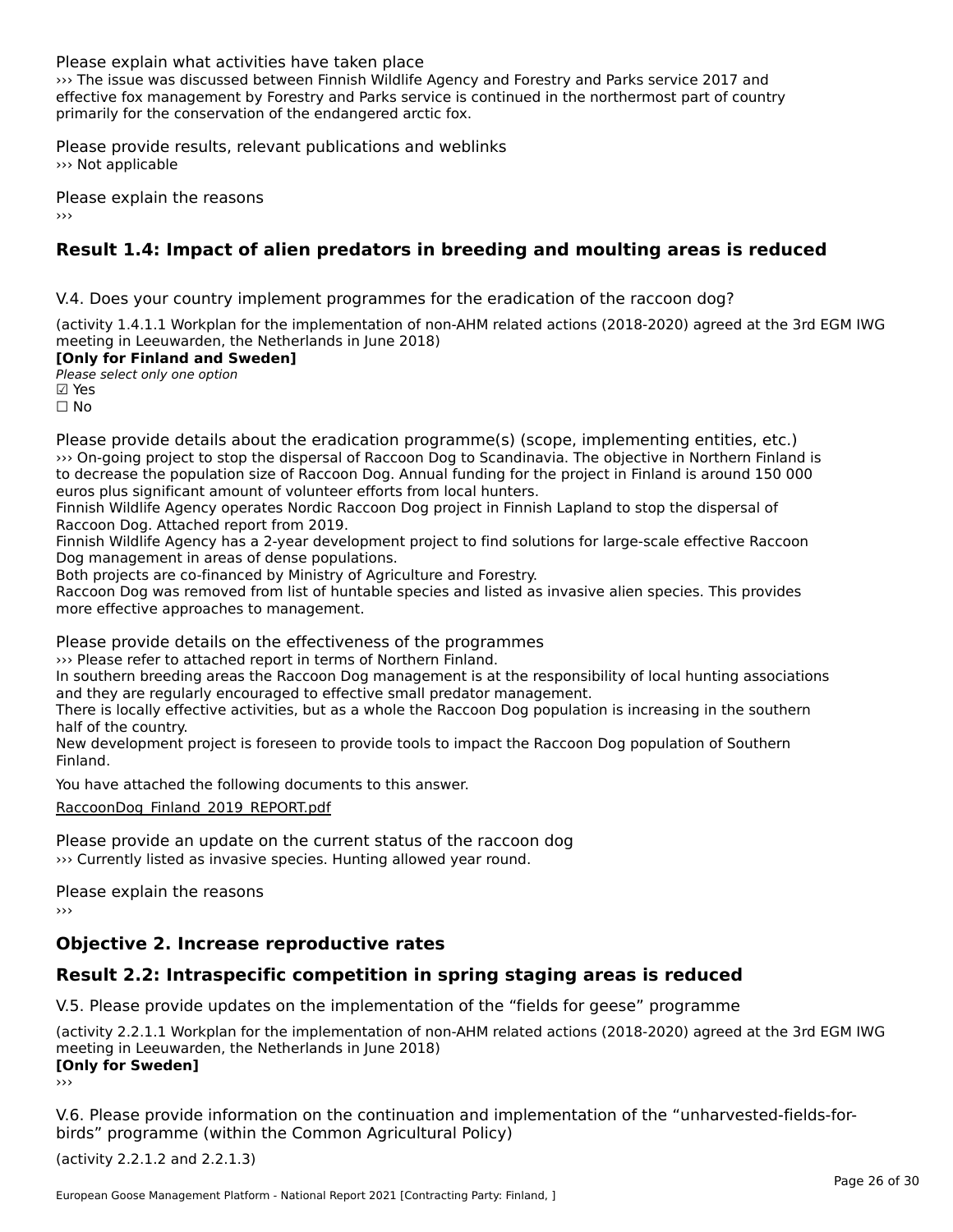#### **[Only for Finland]**

››› The issue is discussed in the preparation of the next CAP period.

#### **Objective 3. Stop ongoing loss, fragmentation and degradation of habitats, and restore lost, fragmented and degraded habitats**

## **Result 3.1: Impact of forestry works is reduced**

V.7. Have working models been developed for wildlife-friendly forest management?

(activity 3.1.1.1 Workplan for the implementation of non-AHM related actions (2018-2020) agreed at the 3rd EGM IWG meeting in Leeuwarden, the Netherlands in June 2018)

**[Only for Finland]**

Please select only one option☑ Yes☐ No

Please provide details on the working models developed

››› The concept and working models of Wildlife Friendly Forest Management if well developed and established while concept and working models of whalle mendiy rolest management plan for grouse species. Please find more information (in Finnish) at https://riista.fi/riistatalous/riistakannat/hoitosuunnitelmien-

toimeen muutti toimeen panoittametsaan kuningan kuningan kuningan kuningan kuningan kuningan kuningan kuningan<br>Kuningan kuningan kuningan kuningan kuningan kuningan kuningan kuningan kuningan kuningan kuningan kuningan ku toimeenpano/riistametsanhoito/<br>The brood habitat of grouse and TBG have significant overlap in forested areas and mire restorations for

The brood habitat or grouse and TBG have significant overlap in forested areas and mini-<br>Willow Grouse can have potential benefits for TBG, depending on site-specific features.

An article in english at Unasylva 249 at page 71 gives a good overview.

http://www.fao.org/publications/card/en/c/b9ab7023-3045-4d6b-b782-87907ef6b7c7/

Are these models being implemented?

∧ne these models being<br>Please select only one option ☐ No

Please provide more information on the progress

››› The Wildlife Friendly Forest Management (WFFM) is promoted, educated and informed to forest owners, forestry professionals and corporations via set of projects managed by Finnish Wildlife Agency and Finnish forestry professionals and corporations via set of projects managed by Finnish Wildlife Agency and Finnish forest y professionals and corporations via set or projects managed by<br>Forest Centre and applied at state lands by Metsahallitus Forestry Ltd. rorest centre and applied at state lands by Metsanaliitus Forestry Etd.<br>Recently the forest spots that has potential/favourable structures for wildlife were highlighted in the national Recentry the forest spots that has potential/lavourable structures for whallie were highlighted in the hational<br>forest database, which can be accessed by landowners to view their personal properties. The structures were identified based on LIDAR-scanning data, which cover almost the whole country.

To support the implementation a handbook for WHHM was recently published. https://riista.fi/wpcontent/uploads/2019/02/riistametsanhoidonopas\_WEB\_pakattu.pdf

Have these models been promoted to reach forest owners? Please select only one option ☑ Yes

☐ No

Please provide more information

››› On-going active media work and education event to all relevant sectors and all means by Finnish Wildlife **An On-going active media work and education event to an i**<br>Agency and Finnish Forest Centre. It is gaining momentum.

Please explain the reasons ›››

Have these models been promoted to reach forest corporations? ∩ave these models bee<br>Please select only one option **☑ Yes**<br>Π No

Please provide more information

››› Close co-operation with major forestry corporations in terms of example sites and information activities. The

principles of WFFM largely overlap with requirement of FSC certificate, which is increasing coverage in Finland

rmianu<br>Recently major forestry companies such as Metsä Group has changed the practice of pre-commercial clearing and management of peatland forests to follow the principles of wildlife friendly forestry as cross-cutting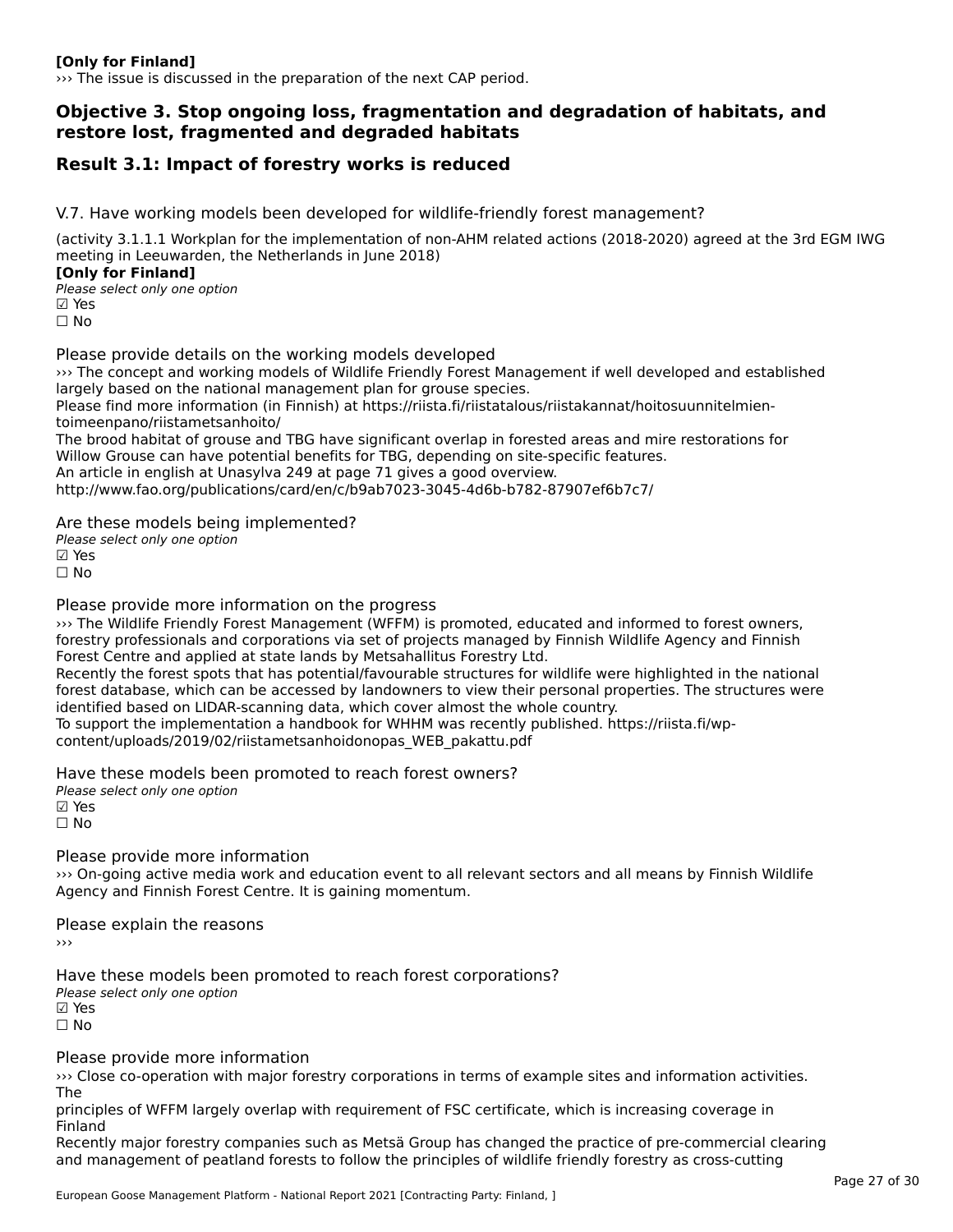approach. This will have landscape level impact over the forthcoming years. Key activities is continuous approach. This will have landscape lever impact over the forthcoming years. Re<br>growth forestry on peatlands and leaving wildlife thickets in clearing practises.

Please explain the reasons ›››

Please explain the reasons

Please explain the reasons

V.8. Please indicate the implementation progress to reach the annual goals for mire restoration

(activity 3.1.2.1 Workplan for the implementation of non-AHM related actions (2018-2020) agreed at the 3rd EGM IWG

#### **[all Participating Range States]**

››› Two new habitat restoration programs HELMI and SOTKA provide significant resources to restore mire and wetland complexes also benefiting the Taiga Bean Goose.

#### **Result 3.3: Breeding, staging and wintering habitats are not further lost due to oil and gas or renewable energy developments**gas or renewable energy developments

V.9. Are you monitoring the collision risk posed by renewable energy developments to TBG close to the Special Protection Areas, identified as their important wintering sites?

(activity 3.3.1.1 Workplan for the implementation of non-AHM related actions (2018-2020) agreed at the 3rd EGM IWG

# **The Eurig III Leeuwarden, the Netherlands III julie 2016**

Please select only one option<br>□ Yes □ Yes<br>□ No

Please provide information on the relevant actions that have been undertaken ›››

Please provide any results, if available

Please explain the reasons

# **Result 3.4: Impact of agriculture on natural Taiga Bean Goose habitats is minimized**

V.10. Has the area of managed coastal grasslands under the Common Agricultural Policy (CAP) increased in

(activity 3.4.1.1 Workplan for the implementation of non-AHM related actions (2018-2020) agreed at the 3rd EGM IWG meeting in Leeuwarden, the Netherlands in June 2018) **[only for Finland]**

[only for Finland] Please select only one option☐ Yes☑ No

Please indicate the size of the total area

›››

Please indicate the additional area managed since the beginning of 2017

Please describe the activities undertaken on grassland management

Please upload relevant documentation and provide weblinks

Please explain the reasons››› Compared to 2017 there is no meaninful increase of managed coastal grasslands. We are at the end of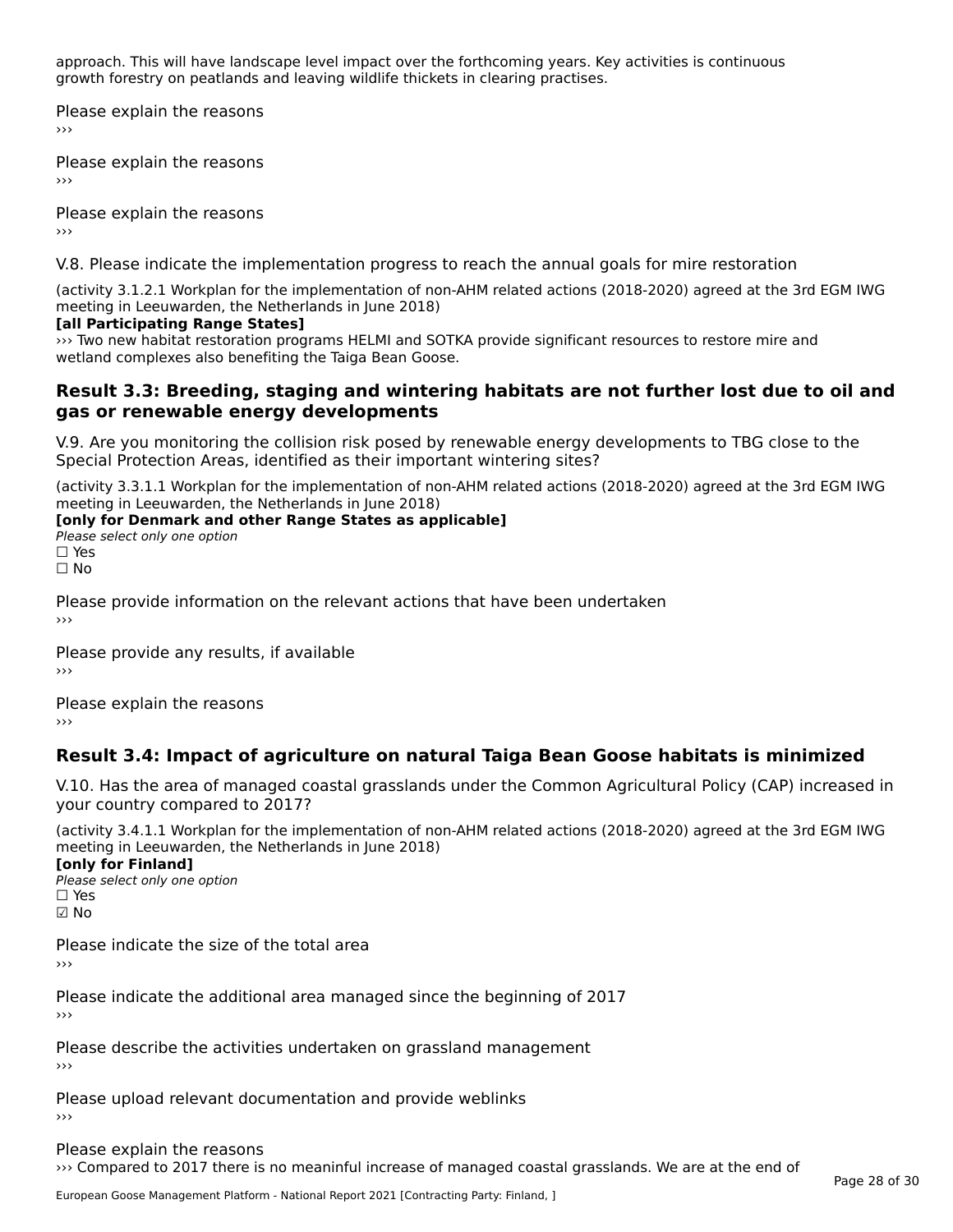current CAP period and the investment funds for establishment of new managed areas are used. The area can carrent CAP period and the investment funds for establishment of new managed areas a<br>be further increased at meaninful level if/when the new CAP has adequate funding for it.

### **Other objectives and results as decided by the EGM IWG**

#### **Review factors possibly contributing to rapid declines in eastern England and implement appropriate management responses**implement appropriate management responses

V.11. Have possible factors causing population declines in eastern England been reviewed?

(activity 3.4.2. Workplan for the implementation of non-AHM related actions (2018-2020) agreed at the 3rd EGM IWG meeting in Leeuwarden, the Netherlands in June 2018) **[only for UK]**

Please select only one option☐ Yes☐ No

Please describe those factors and provide further information as available›››

Are appropriate management responses to these factors being implemented? ne appropriace manage.<br>Please select only one option □ Yes<br>□ No

Please provide information on the activities implemented

Please provide information about the main achievements and results

Please explain the reasons

Please explain the reasons

# **Reducing Taiga Bean Goose crippling**

V.12. Have you undertaken any activities in the past three years to reduce TBG crippling rates?

(activity agreed at the 1st EGM IWG meeting in Kristianstad, Sweden in December 2016)

**[all Participating Range States]**

**Fair + articipating Range**<br>Please select only one option ⊠ Yes<br>□ No □ Not applicable

#### Please provide details on the activities

when the issue on adequate shooting distance to reduce crippling was raised in article in Metsastaja/Jagaren<br>Magazine issue on adequate shooting distance to reduce crippling was raised in article in Metsastaja/Jagaren magazine informing the restrictions on the reopened bean goose hunting season, which was restricted in time magazine imominity the restrictions on the reoperied L<br>and space to focus the harvest on tundra bean goose.

and space to locus the harvest on tunura bean goose.<br>Crippling issues and approaches to reduce it was presented by Jesper Madsen in January at National Wildlife Management Conference.

management comerence.<br>Finnish Wildlife Agency published webpage and educational portal 'responsible waterfowler' in April.<br>https://www.riistafagency.com/www.riistate.html https://www.riistainfo.fi/syventavat-koulutukset/vastuullinen-vesilinnustaja/ Foreseen to raise awareness again during autumn

Please explain the reasons›››

Please explain the reasons

# **Raising identification skills and awareness amongst hunters**

V.13. Have training programmes to strengthen identification skills and raise awareness amongst hunters